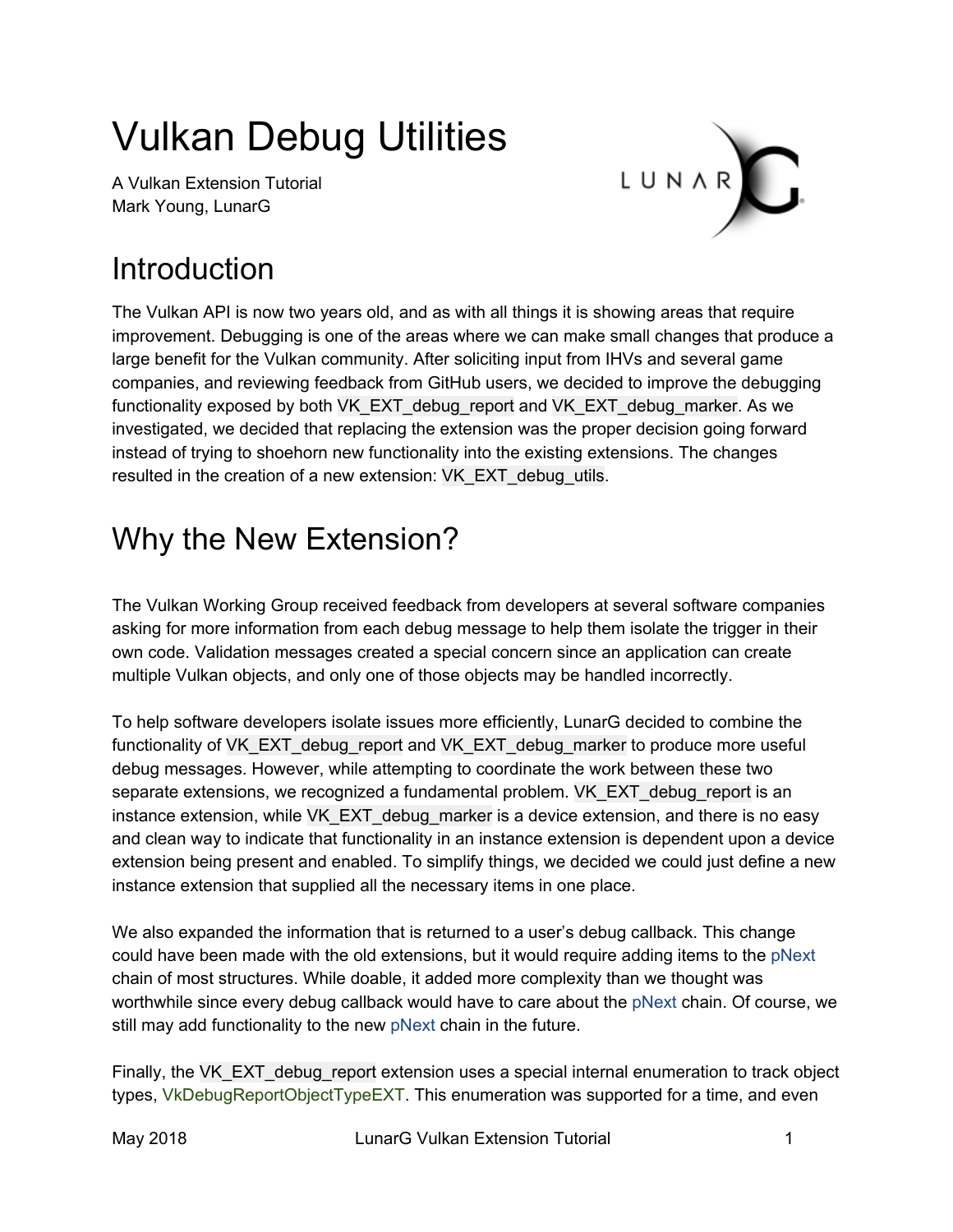used by the VK\_EXT\_debug\_marker extension. However, the latest versions of the Vulkan spec replace this structure with a new core object type enumeration, VkObjectType. Due to this spec change, Khronos decided to stop expanding VkDebugReportObjectTypeEXT and instead support adding new enumeration values only to VkObjectType. Consequently, the VkDebugReportObjectTypeEXT enumeration will grow stale over time.

With all these factors under consideration, LunarG decided to create this new Vulkan debug utility from scratch.

## Benefits of This New Extension

The VK\_EXT\_debug\_utils introduces the concept of a debug messenger, VkDebugUtilsMessengerEXT. During creation, the application details what debug message types and severities are needed. Additionally, the application provides a function pointer to a callback message handler that should be triggered when a message with the appropriate severity and type is encountered. The VkDebugReportCallbackEXT object type works in a similar manner to the VK\_EXT\_debug\_report object types. The improved usefulness resides in what data is now provided to the new callback. To read what data is provided to this callback, go to the "Creating a Debug [Messenger](#page-3-0) Callback" section.

Like the VK\_EXT\_debug\_marker extension, the new extension allows you to identify specific locations in a VkCommandBuffer. Previously, in the VK\_EXT\_debug\_marker extension, the identified locations were called "markers." Now in VK\_EXT\_debug\_utils, they are called "labels." In addition, VK\_EXT\_debug\_utils adds the new ability to insert these "labels" into a VkQueue to indicate the progress of the runtime/driver/hardware in processing a Vulkan queue. For more information on "labels," refer to the ["Adding](#page-11-0) Labels" section below.

Another feature of VK\_EXT\_debug\_marker that is supported by the VK\_EXT\_debug\_utils extension is the ability to associate application defined data with a Vulkan handle. The most common use case of this feature is naming each Vulkan handle with an easily identifiable string name. The handle value of a Vulkan object can change internal to any Vulkan component including the loader, layers, or ICD -- so without naming your handles, the information returned could be confusing. Here's an example:

If you're calling vkCmdBindPipeline incorrectly, and you've enabled validation layers, you may find that the error message mentions a handle for the erroneous VkCommandBuffer. However, when you look for the problematic handle in your list of known VkCommandBuffer handles, you find that it doesn't match any known value, which could be caused by the loader or layer having their own handle for the same object.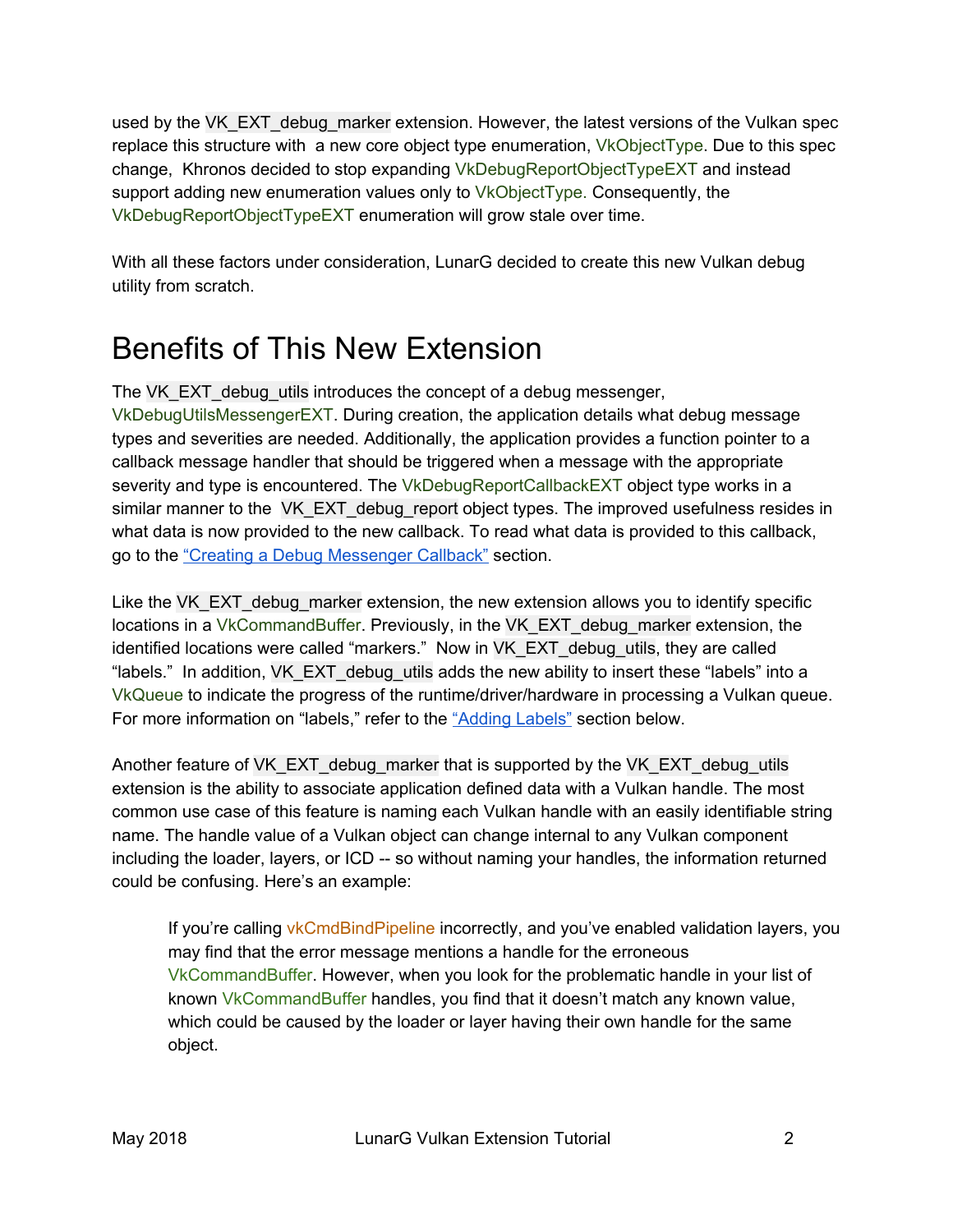However, if an application sets a name for each of its Vulkan handles, the names are associated with those handles in any component supporting this extension. This result is true even if the handle value for the object changes. In the above case, if you had named the VkCommandBuffer something like "Primary Command Buffer in Thread B," you would get the unusual handle value back, but with the name "Primary Command Buffer in Thread B." For more information on naming, refer to "Naming [Objects."](#page-8-0)

Additionally, VK\_EXT\_debug\_utils continues to provide the ability to define object-specific binary content using a tag. The content of these tags tends to be very complex and is most often used for debugging layers that need the additional content, like [RenderDoc.](https://renderdoc.org/) Tags are not used by any validation layer messages, and as such do not get returned to the user in the debug messenger callback. Refer to the ["Tagging](#page-9-0) Objects" section below for more information.

After reading the information above, you may feel like the new extension doesn't bring anything new to the table. However, if you look at the data returned in a callback registered with VK\_EXT\_debug\_report, you'll notice that when a debug message is returned to your callback, you only receive information about one object as well as the message. When using the new extension, VK\_EXT\_debug\_utils combines most of the information you can set and passes this information to your callback function. Here is the additional information included in the callback message beyond what is returned by the old VK\_EXT\_debug\_report extension:

- A list of relevant objects for each debug message
- A name associated with each object (if the name has been set)
- A list of command buffer labels encountered up to that point
	- Only if a VkCommandBuffer has been found in the object list and has labels associated with it
- A list of queue labels encountered up to that point
	- Only if a VkQueue has been found in the object list and has labels associated with it

With this additional information, you should find it easier to narrow down the location of a debug message in even the most complicated applications. This is especially useful if you have enabled VK\_LAYER\_LUNARG\_standard\_validation and you receive an error from validation messages about a particular sequence of commands.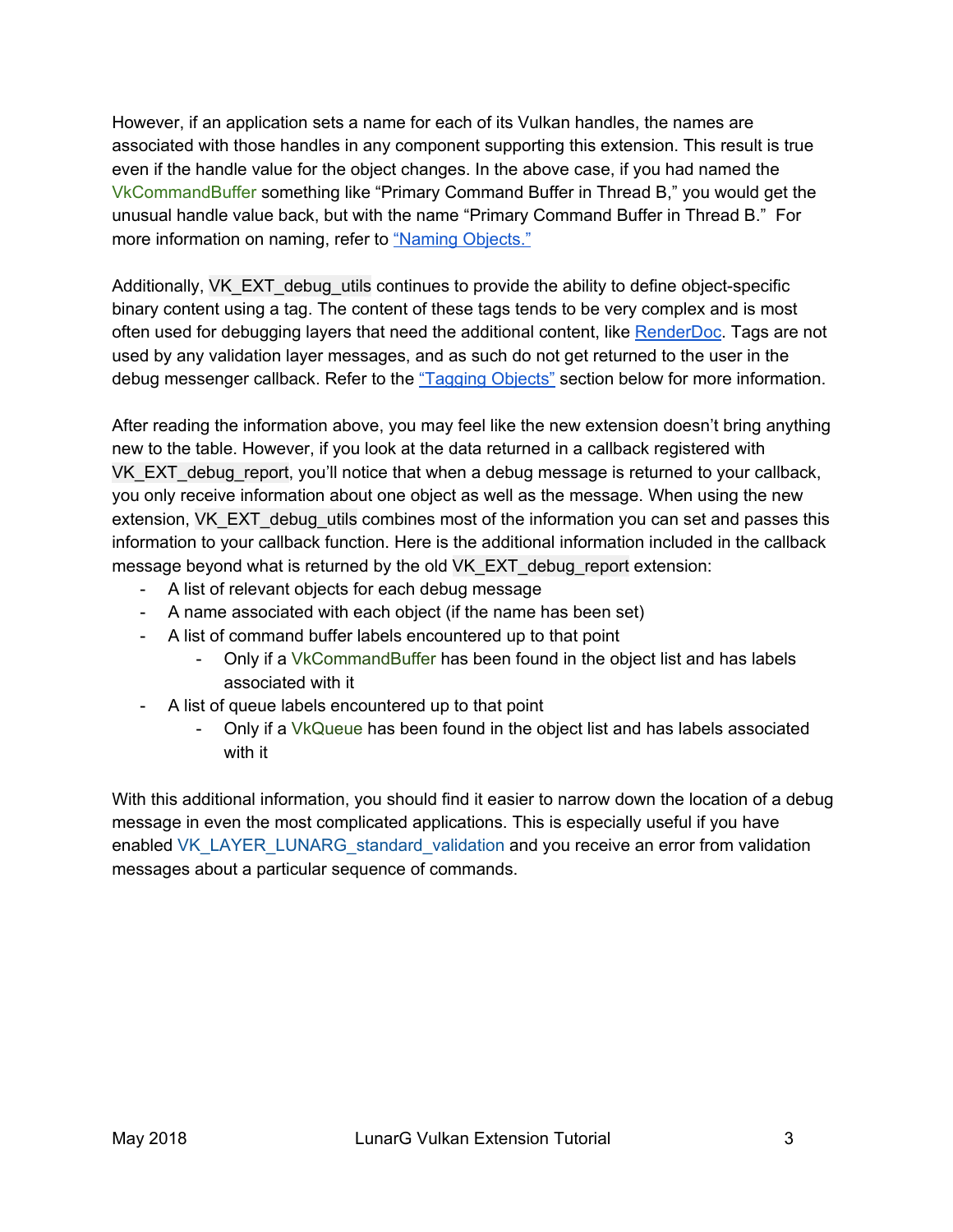## How Do I Use It?

Before you can use it, you must make sure the VK\_EXT\_debug\_utils extension is available using vkEnumerateInstanceExtensionProperties. But, once you have determined that the extension is available, you can unlock its debugging capabilities.

We cover the highlights of using VK\_EXT\_debug\_utils below, but you can find detailed information about the use of this new extension in the "Debugging" section of the Vulkan specification.

Use this extension in a similar way to how you previously used the VK\_EXT\_debug\_report and VK\_EXT\_debug\_marker extensions. However, instead of enabling two extensions separately (one an instance extension, and the other a device extension), you enable a single instance extension.

First, we will discuss receiving debug messages using the new extension. If you don't need to receive debug messages, then you may skip to the "Naming Objects" section below.

### <span id="page-3-0"></span>Creating a Debug Messenger Callback

Since you intend to receive debug messages, you must first create a callback function that will receive debug messages and it must be formatted after the fashion of the PFN\_vkDebugUtilsMessengerCallbackEXT function pointer.

| typedef VkBool32 (VKAPI_PTR *PFN_vkDebugUtilsMessengerCallbackEXT)( |                  |
|---------------------------------------------------------------------|------------------|
| VkDebugUtilsMessageSeverityFlagBitsEXT                              | messageSeverity, |
| VkDebugUtilsMessageTypeFlagsEXT                                     | messageType,     |
| const VkDebugUtilsMessengerCallbackDataEXT*                         | pCallbackData,   |
| $void*$                                                             | pUserData);      |

You will notice that we've split the message severity (*messageSeverity*) from the message type (*messageType*) in the new callback. The severity indicates the importance of the message. The possible values are currently defined as:

| typedef enum VkDebugUtilsMessageSeverityFlagBitsEXT {                 |  |
|-----------------------------------------------------------------------|--|
| VK_DEBUG_UTILS_MESSAGE_SEVERITY_VERBOSE_BIT_EXT = 0x00000001,         |  |
| VK DEBUG UTILS MESSAGE SEVERITY INFO BIT EXT = $0 \times 000000010$ , |  |
| VK_DEBUG_UTILS_MESSAGE_SEVERITY_WARNING_BIT_EXT = 0x00000100,         |  |
| VK_DEBUG_UTILS_MESSAGE_SEVERITY_ERROR_BIT_EXT = 0x00001000,           |  |
| } VkDebugUtilsMessageSeverityFlagBitsEXT;                             |  |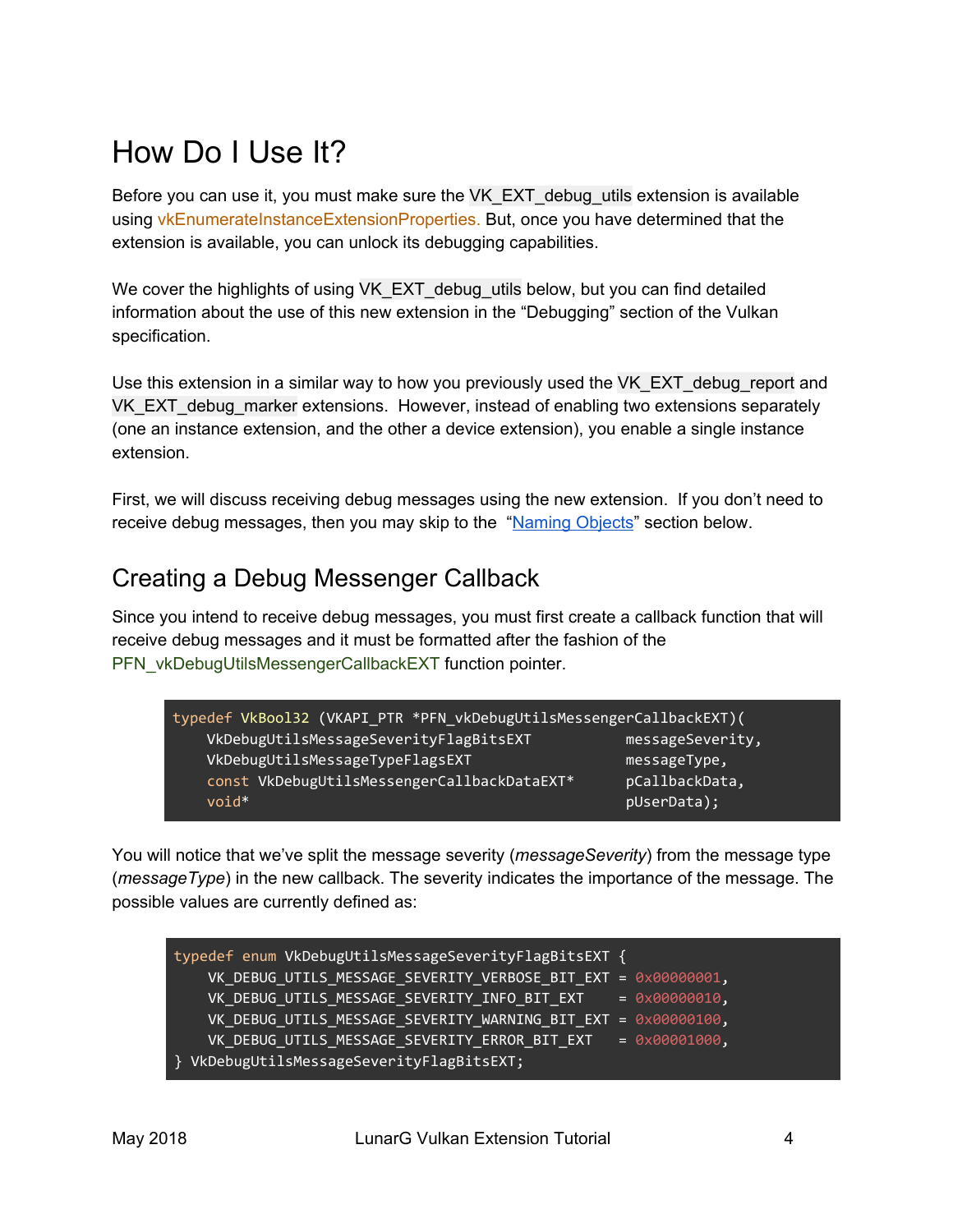As the importance of the message increases, so does the enumeration value. In addition, we've left space for future types that could fit in between any of the existing values. For this reason, you can always compare the values in your callback:

```
if (messageSeverity >= VK_DEBUG_UTILS_MESSAGE_SEVERITY_WARNING_BIT_EXT) {
      // This means the message was either a warning or error of some kind.
}
```
The message types describe what kind of message you are receiving. Currently, the following message types are available (however more could be added in the future):

| typedef enum VkDebugUtilsMessageTypeFlagBitsEXT {                        |                        |
|--------------------------------------------------------------------------|------------------------|
| VK DEBUG UTILS MESSAGE TYPE GENERAL BIT EXT                              | $= 0 \times 000000001$ |
| VK DEBUG UTILS MESSAGE TYPE VALIDATION BIT EXT = $0 \times 00000002$ ,   |                        |
| VK DEBUG UTILS MESSAGE TYPE PERFORMANCE BIT EXT = $0 \times 000000004$ , |                        |
| } VkDebugUtilsMessageTypeFlagBitsEXT;                                    |                        |

General messages typically come from Vulkan components themselves. The validation bit indicates that the message is related to the process of validating your application's behavior against the specification itself. These are the most common messages from the validation layers since most validation errors or warnings indicate a possible violation of the Vulkan specification. Finally, there are performance messages that suggest performance improvements you can make to your application.

*pCallbackData* points to a VkDebugUtilsMessengerCallbackDataEXT structure containing information about what triggered the message and enough help to figure out the location that caused the trigger:

| typedef struct VkDebugUtilsMessengerCallbackDataEXT { |                   |  |
|-------------------------------------------------------|-------------------|--|
| VkStructureType                                       | sType;            |  |
| const void*                                           | pNext;            |  |
| VkDebugUtilsMessengerCallbackDataFlagsEXT             | flags:            |  |
| const char*                                           | pMessageIdName;   |  |
| $int32$ t                                             | messageIdNumber;  |  |
| const char*                                           | pMessage;         |  |
| uint8 t                                               | queueLabelCount;  |  |
| VkDebugUtilsLabelEXT*                                 | pQueueLabels;     |  |
| uint8 t                                               | cmdBufLabelCount; |  |
| VkDebugUtilsLabelEXT*                                 | pCmdBufLabels;    |  |
| uint8 t                                               | objectCount;      |  |
| VkDebugUtilsObjectNameInfoEXT*                        | pObjects;         |  |
| VkDebugUtilsMessengerCallbackDataEXT;                 |                   |  |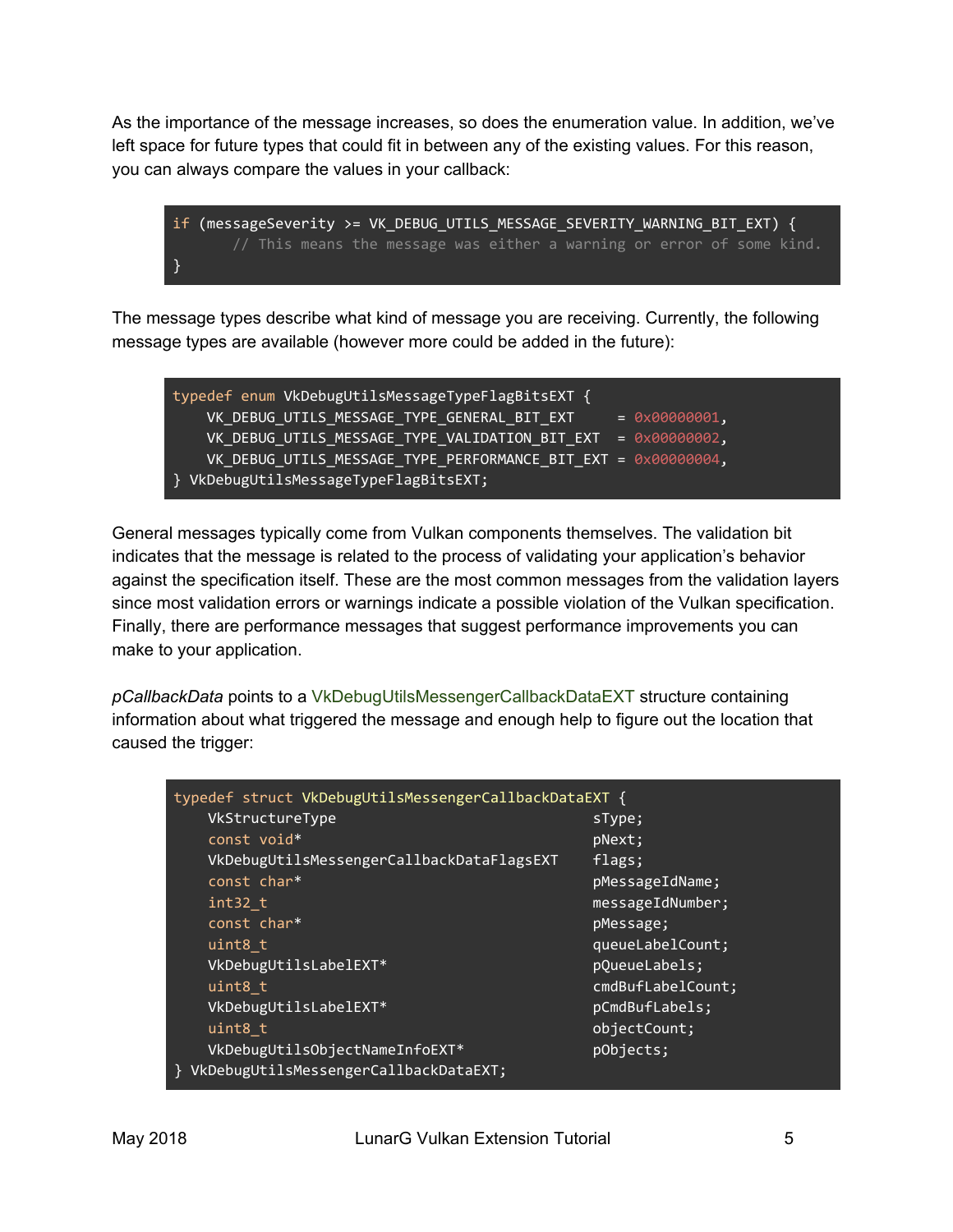The first three parameters in the structure are common to most Vulkan structures, so we won't discuss them here.

The second set of three parameters provides all the details about the specific message.

- 1. *pMessageIdName* is a string indicating what triggered the message. For validation layers, this string may contain the valid usage ID (VUID) string identifier that will help identify the specific portion of the specification that the layer believes was violated.
- 2. *messageIdNumber* indicates the unique number of this message (if it is non-zero). If this message was triggered by a validation layer, it will contain a unique numeric valid usage ID for the validation warning or error that occurred. Use this number in a table lookup to determine the location in the Vulkan specification that the validation layers believe you may have violated.
- 3. *pMessage* is a C-style string (null-terminated) that indicates the specifics of the message.

The callback returns both a message ID number and name. The validation layers currently return the *messageIdNumber* for a given validation message. If the *messageIdNumber* is present, you can look up the actual Valid Usage ID string by accessing the vk validation error messages.h header file, finding the value in the UNIQUE VALIDATION ERROR CODE enum, and then finding the value in the table mapping VUIDs to spec snippet. The spec snippet will contain the final VUID string that can be used to find the exact section of the spec. We realize this is a complex process for users, and going forward, the intent is that the validation layers will return the actual spec VUID string using the new p*MessageIdName* field.

Once you have the VUID string, you can open the Vulkan [Specification](https://www.khronos.org/registry/vulkan/specs/1.1/html/vkspec.html) and append the hash symbol (#) followed by the VUID string to jump directly to the section.

For example:

If you were able to determine that your VUID string was: VUID-VkApplicationInfo-pApplicationName-parameter You could access the spec section directly through: [https://www.khronos.org/registry/vulkan/specs/1.1/html/vkspec.html#VUID-VkApp](https://www.khronos.org/registry/vulkan/specs/1.1/html/vkspec.html#VUID-VkApplicationInfo-pApplicationName-parameter) [licationInfo-pApplicationName-parameter](https://www.khronos.org/registry/vulkan/specs/1.1/html/vkspec.html#VUID-VkApplicationInfo-pApplicationName-parameter)

Now we get to items new to this extension. *queueLabelCount* and *pQueueLabels* contain any information about labels your application may have applied to any VkQueue. These fields will only be populated if a VkQueue object appears in the *pObjects* list. *pQueueLabels* will only contain labels set in the particular VkQueue object up to the point of the message being triggered. These labels contain the following information: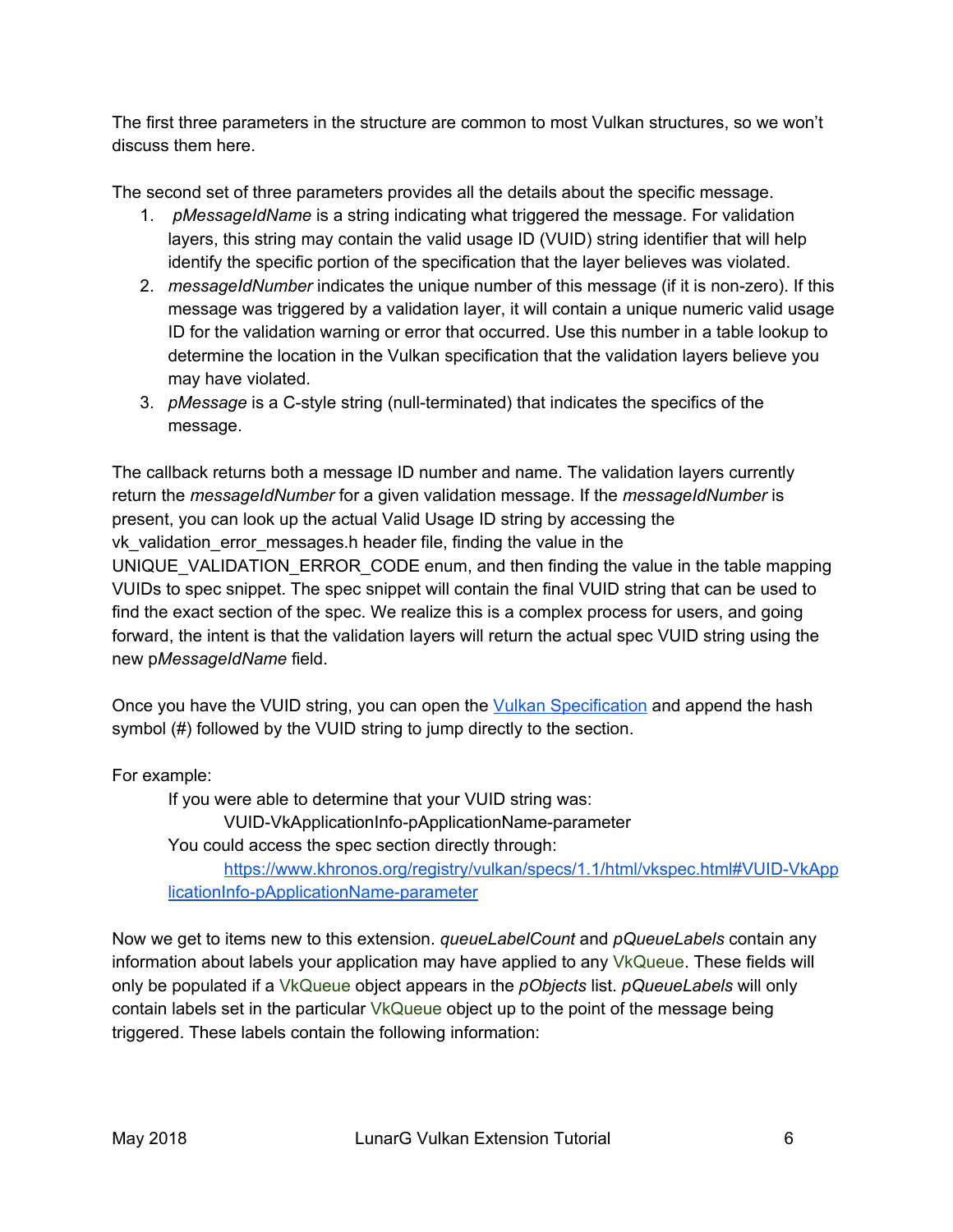| typedef struct VkDebugUtilsLabelEXT { |             |  |
|---------------------------------------|-------------|--|
| VkStructureType                       | 'sType;     |  |
| const void*                           | pNext;      |  |
| const char*                           | pLabelName; |  |
| float                                 | color[4]:   |  |
| VkDebugUtilsLabelEXT;                 |             |  |

*pLabelName* is the name of the label your application defined and *color* is a floating point color you identify. While validation layers and debug messages don't use the color, other layers or even your own application could use this information.

If no VkQueue object appears in the *pObjects* list, then *queueLabelCount* should be 0 and *pQueueLabels* will be NULL. Items in the *pQueueLabels* array are sorted so that the most recent labels appear at the lower index values, i.e. the label at index 0 is the most recent label associated with the VkQueue.

Likewise, *cmdBufLabelCount* and *pCmdBufLabels* contain any labels from any VkCommandBuffer in the *pObjects* list. Labels can be inherited from a primary command buffer by a secondary command buffer. However, for debug messages, most layers and the loader only know information about the active command buffer, or its child objects. Therefore, *cmdBufLabelCount* will only be non-zero and *pCmdBufLabels* will only be non-NULL if any VkCommandBuffer appears in the *pObjects* list and that VkCommandBuffer has associated labels.

The final two elements of the VkDebugUtilsMessengerCallbackDataEXT are: *objectCount* and *pObjects*. *pObjects* contains the information about any objects that can be easily associated with a message. The information is stored in VkDebugUtilsObjectNameInfoEXT structures:

|                                | typedef struct VkDebugUtilsObjectNameInfoEXT { |  |
|--------------------------------|------------------------------------------------|--|
| VkStructureType                | sType;                                         |  |
| const void*                    | pNext;                                         |  |
| VkObjectType                   | objectType;                                    |  |
| uint64 t                       | objectHandle;                                  |  |
| const char*                    | pObjectName;                                   |  |
| VkDebugUtilsObjectNameInfoEXT; |                                                |  |

Each object contained in *pObjects* will contain the object's type (*objectType*) and the object's handle (*objectHandle*). If you define a name for the object (as described in the ["Naming](#page-8-0) Objects" section), the object's name (*pObjectName*) will be set to point to a string containing the name you provided -- allowing you to easily identify most objects. When combining use of *pObjects* with the labels, you should be able to narrow down what portion of your code triggered a message.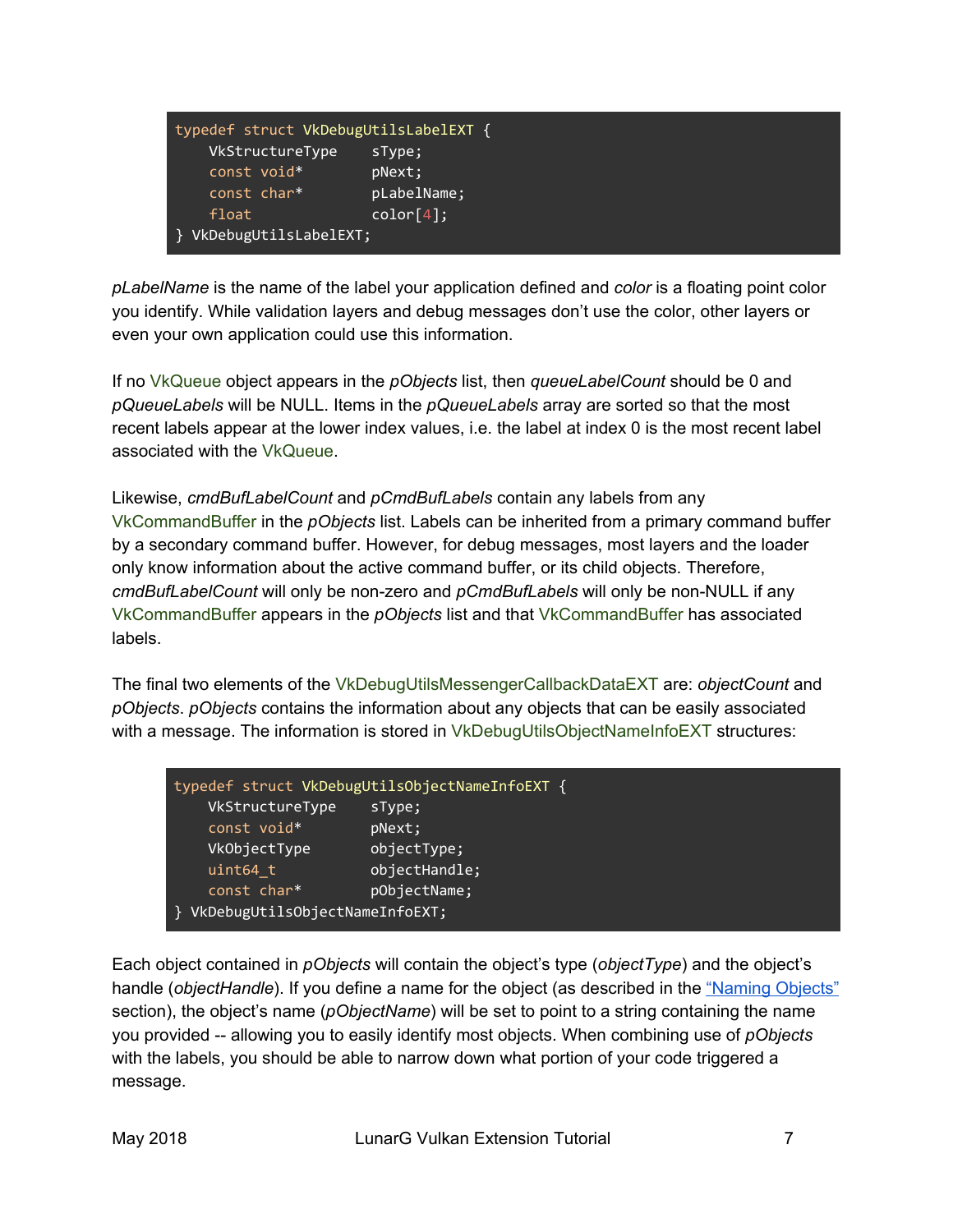Finally, the callback function receives a pointer to user-supplied data (*pUserData*) that you provide to each messenger during its creation.

### <span id="page-7-0"></span>Creating (and Destroying) a Debug Messenger

Once you've setup your callback, you need to create a debug messenger that will be used to trigger the callback when a message occurs.

| VkResult vkCreateDebugUtilsMessengerEXT(               |              |
|--------------------------------------------------------|--------------|
| VkInstance                                             | instance,    |
| const VkDebugUtilsMessengerCreateInfoEXT* pCreateInfo, |              |
| const VkAllocationCallbacks*                           | pAllocator,  |
| VkDebugUtilsMessengerEXT*                              | pMessenger); |

Again, this looks pretty standard for those of you who have done a lot of Vulkan work. The most important component is the 2nd parameter, *pCreateInfo*, which is a pointer to the following structure:

| typedef struct VkDebugUtilsMessengerCreateInfoEXT {   |                  |  |  |
|-------------------------------------------------------|------------------|--|--|
| VkStructureType                                       | sType;           |  |  |
| const void*                                           | pNext;           |  |  |
| VkDebugUtilsMessengerCreateFlagsEXT                   | Flags;           |  |  |
| VkDebugUtilsMessageSeverityFlagsEXT                   | messageSeverity; |  |  |
| VkDebugUtilsMessageTypeFlagsEXT                       | messageType;     |  |  |
| PFN vkDebugUtilsMessengerCallbackEXT pfnUserCallback; |                  |  |  |
| $void*$                                               | pUserData;       |  |  |
| VkDebugUtilsMessengerCreateInfoEXT;                   |                  |  |  |

The *messageSeverity* parameter is intended to indicate **all** message severities that you wish to trigger your callback. You'll notice that it uses the "Flags" and not "FlagBits" version of the severity because it may take more than one value. For example, you may set your messages severity as follows:



Likewise, *messageType* is a combination of **all** message types you are interested in tracking. You then set *pfnUserCallback* with a pointer to your created callback function from above.

The messages that are returned to your callback must be of both a severity that you have enabled and a type that you have enabled during the vkCreateDebugUtilsMessengerEXT call.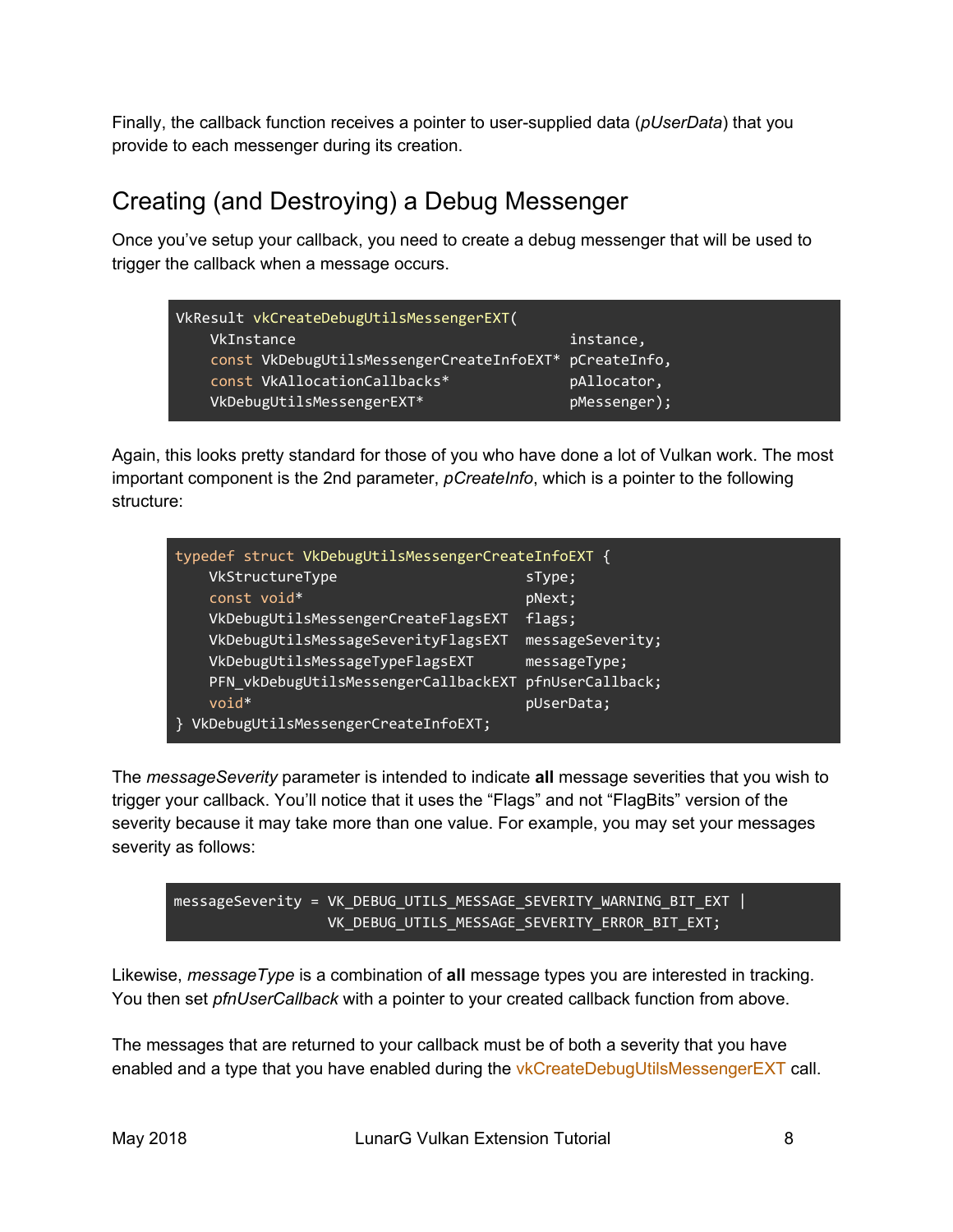Otherwise, if only the severity matches but not the type or vice-versa, it will not trigger your callback.

Finally, you can provide a pointer to additional data using *pUserData* or you can set it to NULL. Many times, applications pass a pointer to a structure or class that is used during your callback to perform some sort of logging.

As with all standard Vulkan objects, you destroy a VkDebugUtilsMessengerEXT with a call to vkDestroyDebugUtilsMessengerEXT.

| void vkDestroyDebugUtilsMessengerEXT( |                              |              |
|---------------------------------------|------------------------------|--------------|
|                                       | VkInstance                   | instance,    |
|                                       | VkDebugUtilsMessengerEXT     | messenger,   |
|                                       | const VkAllocationCallbacks* | pAllocator); |

### <span id="page-8-0"></span>Naming Objects

Naming allows an application to identify objects using a specific name and is useful because object handle values can (and do) change when entering the loader, a layer, or even a runtime. If a message occurs in one of those layers for a particular object, the handle will be unknown to the user and could cause confusion. Thus naming objects was born.

Let's take a quick look at why naming is so useful. Say you have an application making an incorrect call that is caught by the validation layers. Let's also say, that the Vulkan loader is wrapping the object itself so that it can keep track of other data associated with it. At the application you may have a handle of 0xFEED for your object. The loader, however, unwraps that information, and now passes 0xF00D down to the first layer. That layer also unwraps it and it now becomes 0xBEEF. Finally, the validation layer discovers the bug and let's you know (using your Debug Utils Messenger callback) that 0xBEEF was wrong. But, you wonder, what is object 0xBEEF?

Now, if you had "named" the object something useful, it would be easy to identify. Let's go back to the above example. Instead, before you make your call, you identify the name "Hamburger" with your object you associated with 0xFEED. If the loader encounters a bug, you get back 0xF00D as a handle, but also a name "Hamburger." If one of the layers encounter the bug, you get 0xBEEF, but also with "Hamburger." Obviously, naming is much more helpful.

Naming objects with VK\_EXT\_debug\_utils is similar to the way you name objects with VK\_EXT\_debug\_marker. You simply make a call to: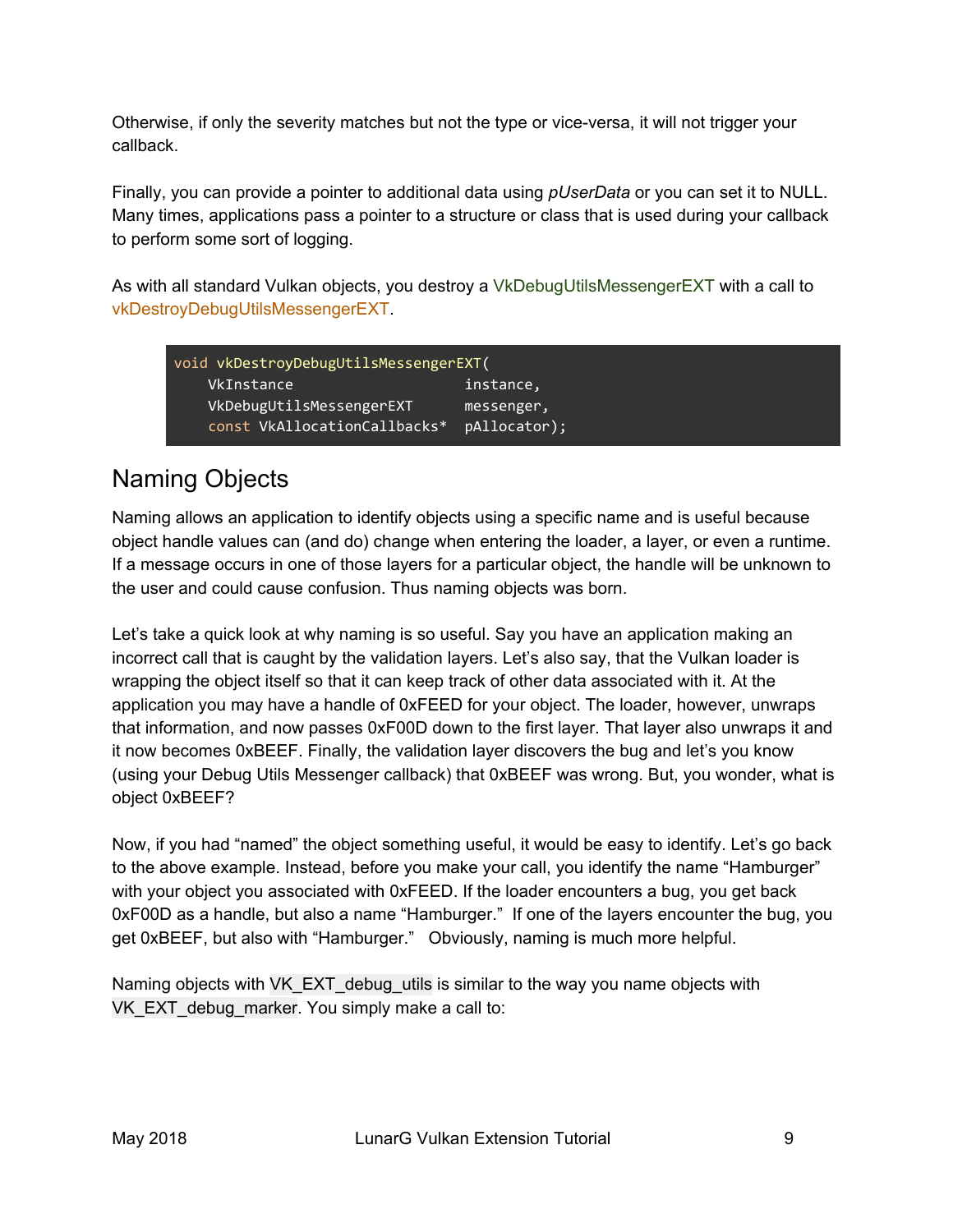VkResult vkSetDebugUtilsObjectNameEXT( VkDevice device, const VkDebugUtilsObjectNameInfoEXT\* pNameInfo);

The structure is very similar to the VkDebugMarkerObjectNameInfoEXT found in the VK\_EXT\_debug\_marker extension. The main difference is simply the member names, and the fact that the type in the new VkDebugUtilsObjectNameInfoEXT structure uses the VkObjectType enum instead of the VkDebugReportObjectTypeEXT enum. Notice that this is the same exact structure returned to the callback as described in "Creating (and [Destroying\)](#page-7-0) a Debug [Messenger,"](#page-7-0) but we'll restate it here just so you can see the format.

|                                | typedef struct VkDebugUtilsObjectNameInfoEXT { |
|--------------------------------|------------------------------------------------|
| VkStructureType                | sType;                                         |
| const void*                    | pNext;                                         |
| VkObjectType                   | objectType;                                    |
| uint64 t                       | objectHandle;                                  |
| const char*                    | pObjectName;                                   |
| VkDebugUtilsObjectNameInfoEXT; |                                                |

### <span id="page-9-0"></span>Tagging Objects

Tagging is similar to naming, but has a very different purpose. For naming, you associate an application provided string to a particular object. Tagging, instead, associates an integer ID and binary data with an object. For the best use of tagging, both the application and the layer and/or runtime must agree on the meaning of the IDs and the use of the data.

Examples of tagging might include:

- Tagging a shader object with the human-readable vertex and fragment shader contents
- Tagging a buffer with either the contents or metadata about the contents

Typically, tagging is used for debug or performance tools such as [RenderDoc.](https://renderdoc.org/)

In general, most debug layers and tools get the necessary information they need by simply referring to objects by name. Since the Debug Utils Messenger callbacks return to the application, no binary data is needed to pass through the layers except a name to keep track of unique objects. The application is already the keeper of all the information it needs, so no tagging information is returned through the Debug Utils Messenger callback.

However, if you need to use tagging, VK EXT debug utils implements it in a similar way as VK\_EXT\_debug\_marker. In this case, you now call: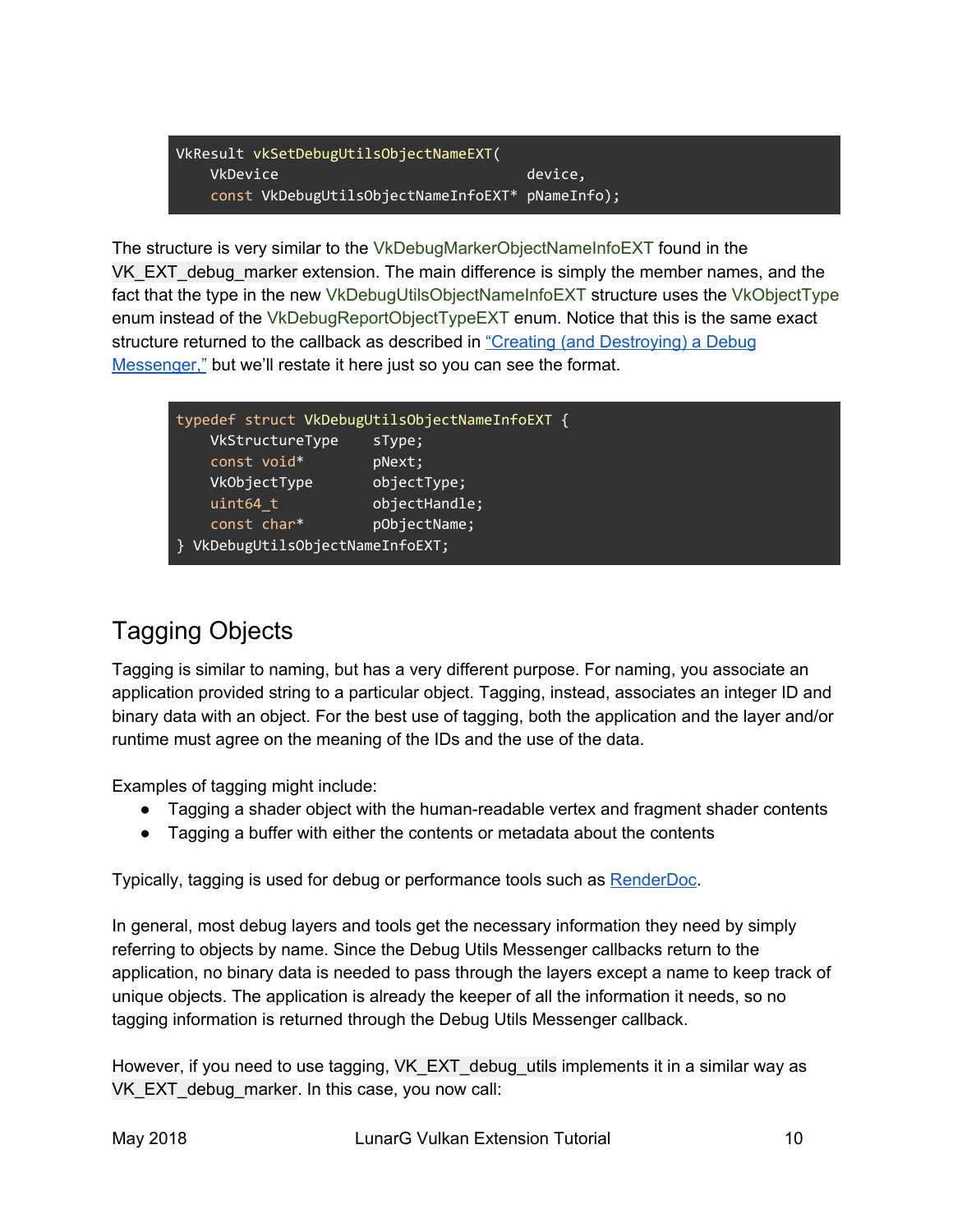VkResult vkSetDebugUtilsObjectTagEXT( VkDevice device, const VkDebugUtilsObjectTagInfoEXT\* pTagInfo);

The structure is also similar to the VkDebugMarkerObjectTagInfoEXT found in the VK\_EXT\_debug\_marker extension. Two differences are: 1) the member names, and 2) the type in the new VkDebugUtilsObjectNameInfoEXT structure uses the VkObjectType enum instead of the VkDebugReportObjectTypeEXT enum:

|                               | typedef struct VkDebugUtilsObjectTagInfoEXT { |
|-------------------------------|-----------------------------------------------|
| VkStructureType               | sType;                                        |
| const void*                   | pNext;                                        |
| VkObjectType                  | objectType;                                   |
| uint64 t                      | objectHandle;                                 |
| uint64 t                      | tagName;                                      |
| size t                        | tagSize;                                      |
| const void*                   | pTag;                                         |
| VkDebugUtilsObjectTagInfoEXT; |                                               |

Some of you may be unfamiliar with this structure, so I'll briefly cover it. *objectType* and *objectHandle* are exactly the same as naming. *tagName* is a numeric name or identifier for this tag and should be used to indicate the type of data being tagged. Again, if you implement a layer to intercept this information, this value would indicate the specific information you're attempting to set for the indicated object. *pTag* is a pointer to data of *tagSize* bytes that is being associated with this object.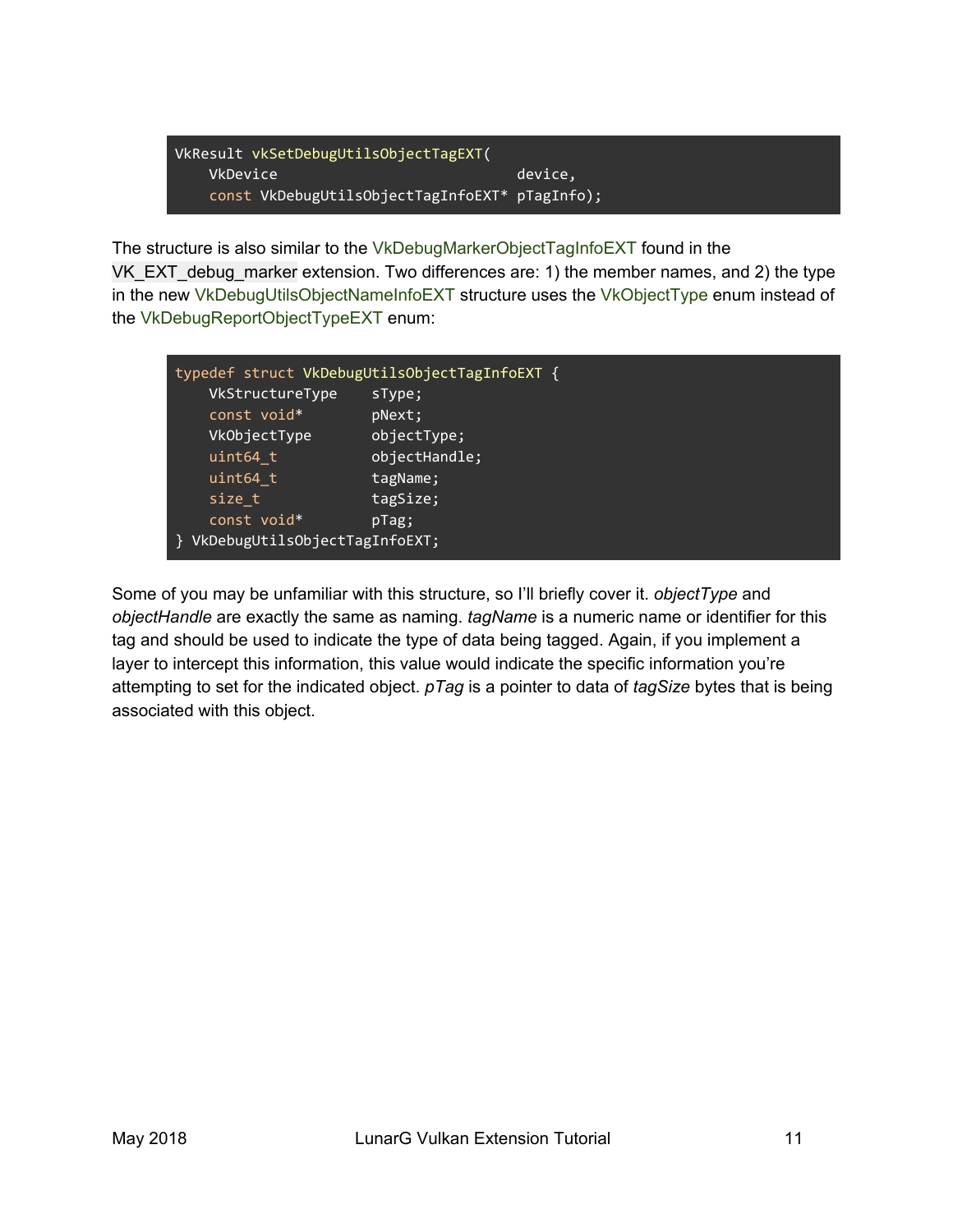### <span id="page-11-0"></span>Adding Labels

Sometimes, even knowing what object encountered a problem isn't enough. Often, you may touch an object many times and in similar ways throughout a frame. In these cases, it would be great if you could narrow down where in the frame (or even multiple frames) an issue occurred -- like how there are mile-markers set along the side of a highway to let you know where you are when driving. Labels are a great way to insert custom identifiers along the way to help you identify where you are at any given time.

Using VK\_EXT\_debug\_utils you can insert labels into either a VkQueue, or a VkCommandBuffer, similarly to "markers" first exposed by the VK\_EXT\_debug\_marker extension -- except you could only add markers to a VkCommandBuffer object.

There are two methods for adding labels to either a VkQueue or a VkCommandBuffer:

- Starting and stopping a label region
- Simply inserting a label

Let's look at a quick example to understand how we would use both.

Let's say you're drawing a humanoid figure for your application. You might draw it in the following way:

```
DrawFigure()
{
     UpdateMatrix();
    DrawUpperBody();
     DrawLowerbody();
}
DrawUpperBody()
{
     UpdateMatrix();
     DrawChest();
     DrawHeadNeck();
     DrawLeftArm();
     DrawRightArm();
}
DrawLowerBody()
{
     UpdateMatrix();
     DrawWaist();
     DrawLeftLeg();
     DrawRightLeg();
}
```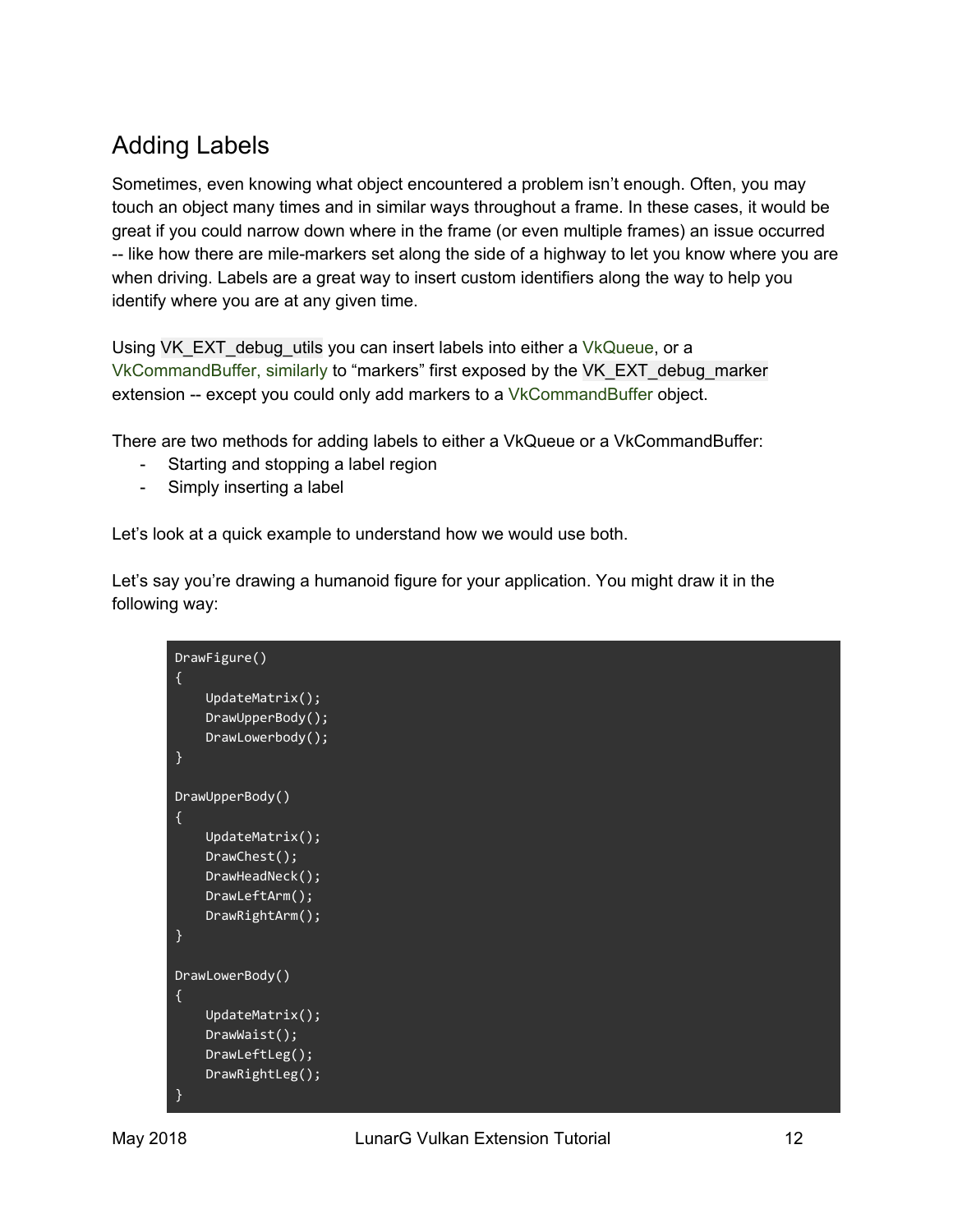Running validation, you notice an error on a draw. But which draw and how do you narrow it down? With labels, you could do the following:

```
DrawFigure()
{
     BeginLabel("Draw Figure");
    UpdateMatrix();
    DrawUpperBody();
    DrawLowerbody();
   EndLabel(); // "Draw Figure"
}
DrawUpperBody()
{
    BeginLabel("Draw Upper Body");
    UpdateMatrix();
   DrawChest();
     InsertLabel("Draw head and neck");
    DrawHeadNeck();
    InsertLabel("Draw left arm");
    DrawLeftArm();
    InsertLabel("Draw right arm");
    DrawRightArm();
    EndLabel(); // "Draw Upper Body"
}
DrawLowerBody()
{
     BeginLabel("Draw Lower Body");
    UpdateMatrix();
    InsertLabel("Draw waist");
    DrawWaist();
    InsertLabel("Draw left leg");
    DrawLeftLeg();
    InsertLabel("Draw right leg");
    DrawRightLeg();
    EndLabel(); // "Draw Lower Body"
}
```
Both the begin/end and inserts are used in ways that allow you to easily identify a particular region. Now, if an error or warning occurred during the "DrawLeftLeg" routine, you would know which draw to target.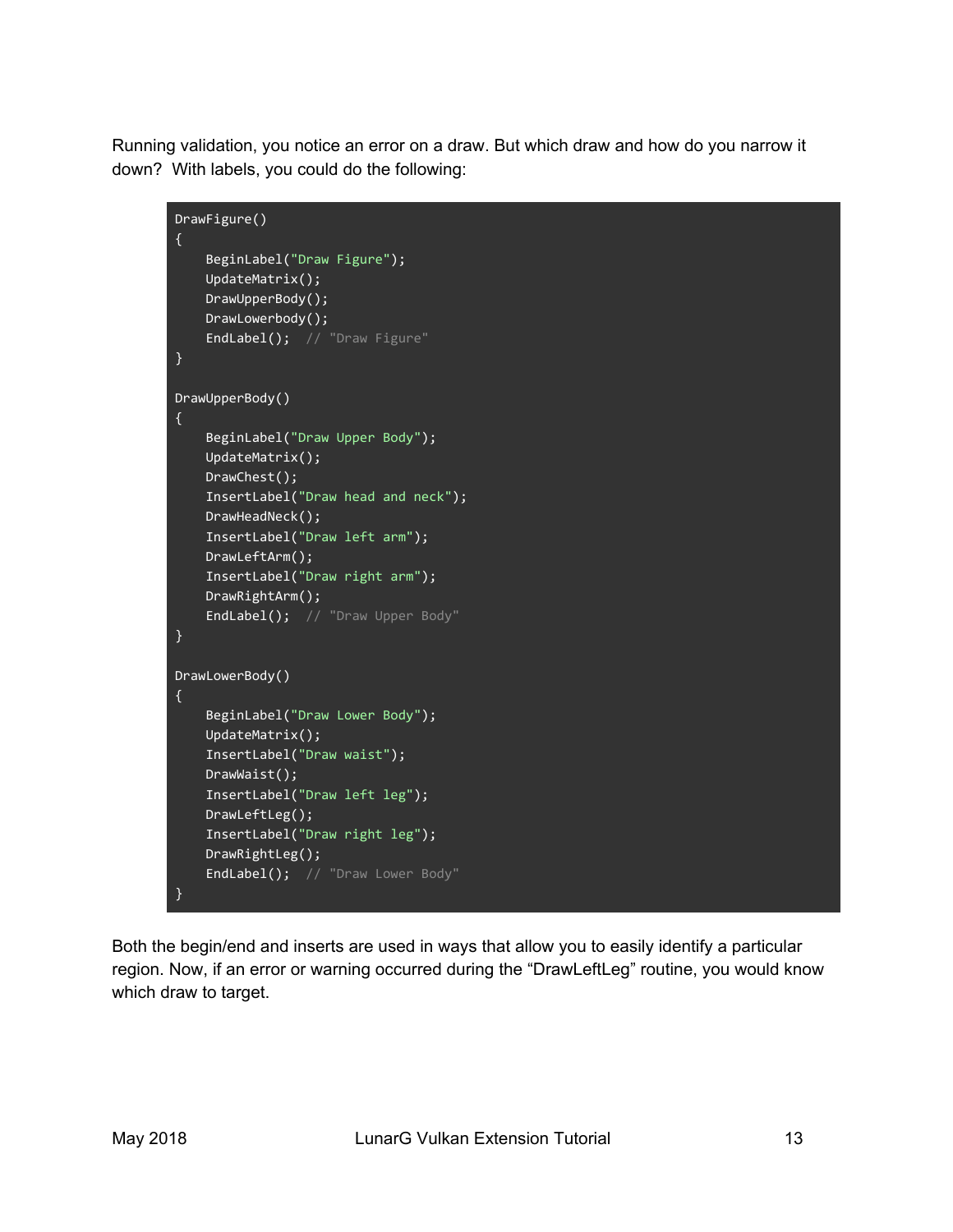Labels can be added on a either a command buffer or a queue basis. To begin a label region in a queue, you use the following command:

```
void vkQueueBeginDebugUtilsLabelEXT(
   VkQueue queue,
   const VkDebugUtilsLabelEXT* pLabelInfo);
```
This command accepts the following structure:

| typedef struct VkDebugUtilsLabelEXT { |             |
|---------------------------------------|-------------|
| VkStructureType                       | sType;      |
| const void*                           | pNext;      |
| const char*                           | pLabelName; |
| float                                 | color[4]:   |
| } VkDebugUtilsLabelEXT;               |             |

This is the same exact structure returned to the callback as described in ["Creating](#page-7-0) (and Destroying) a Debug [Messenger."](#page-7-0) *Color* may be used by a layer or tool to generate colored text for the label name. If you don't care about the color, set each value of this parameter "1.0" in case a tool does use the color.

Once you finish that labeled section, you call:

```
void vkQueueEndDebugUtilsLabelEXT(
   VkQueue queue);
```
Notice that it doesn't take the label again. In this way, the end works similar to a "pop" command by simply ending the last label that was created on that particular VkQueue with the vkQueueBeginDebugUtilsLabelEXT command.

If, instead of defining a whole region, you can insert a single label identifying a particular location, use:

```
void vkQueueInsertDebugUtilsLabelEXT(
   VkQueue queue,
   const VkDebugUtilsLabelEXT* pLabelInfo);
```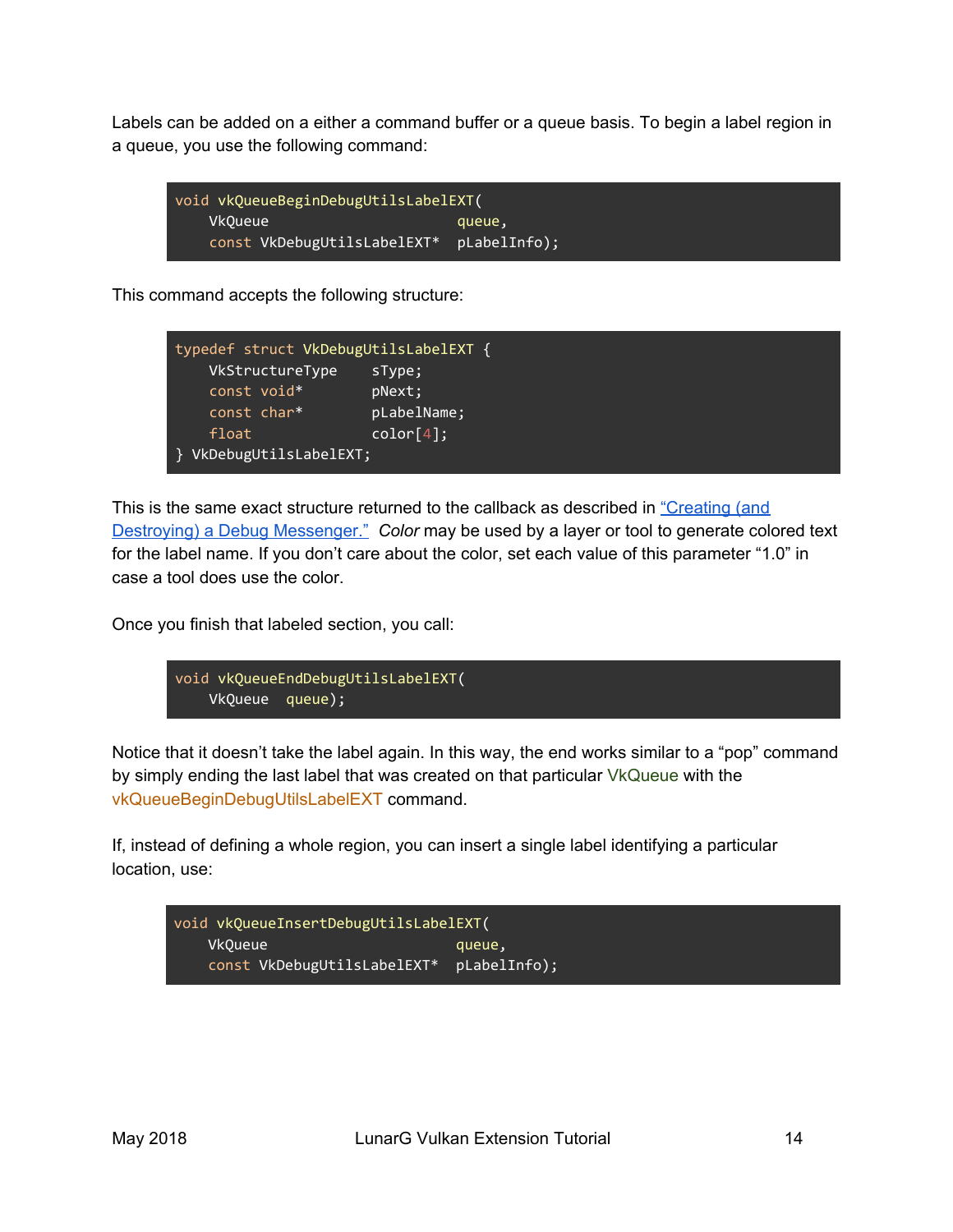If you define labels associated with a VkQueue and a message is triggered that has that particular VkQueue in the list of objects, then it will also populate the *queueLabelCount* and *pQueueLabels* data fields of the callback with the appropriate content. In that case, the data will be stored similar to a stack, with the first element being the most recent label and the last element being the oldest.

Likewise, you can insert labels inside a command buffer using commands similar to the above VkQueue commands:

| void vkCmdBeginDebugUtilsLabelEXT(       |                 |  |  |
|------------------------------------------|-----------------|--|--|
| VkCommandBuffer                          | commandBuffer,  |  |  |
| const VkDebugUtilsLabelEXT* pLabelInfo); |                 |  |  |
| void vkCmdEndDebugUtilsLabelEXT(         |                 |  |  |
| VkCommandBuffer                          | commandBuffer); |  |  |
| void vkCmdInsertDebugUtilsLabelEXT(      |                 |  |  |
| VkCommandBuffer                          | commandBuffer,  |  |  |
| const VkDebugUtilsLabelEXT* pLabelInfo); |                 |  |  |

Notice how similar they are. The only real difference being that they require a VkCommandBuffer instead of a VkQueue. Like the VkQueue labels, if a Debug Utils Messenger callback is triggered with a VkCommandBuffer object in the pObjects list and that command buffer contains labels, the labels will be added to the *cmdBufLabelCount* and *pCmdBufLabels* fields of the callback. Again, like the queue content, the data is returned similar to a stack, with the first label being the most recent and the last label being the oldest. Let's look at our example about the draws. If the bug was in the DrawLeftLeg() routine, then when the error returned, the values of *cmdBufLabelCount* and *pCmdBufLabels* would look like the following:

| $cmdBufferLabelCount = 3;$              |  |  |
|-----------------------------------------|--|--|
| $pCmdBuffLabels[0] = "Draw left leg";$  |  |  |
| $pCmdBufLabels[1] = "Draw Lower Body";$ |  |  |
| $pCmdBufLabels[2] = "Draw Figure";$     |  |  |

One special attribute of command buffer labels is that they can be enabled/disabled across command buffer boundaries. For example, you may begin a label in a primary command buffer and end it in a secondary command buffer. Or you could begin a label in one secondary command buffer and end it in an entirely different secondary command buffer. The only caveat is that the command buffer dependency chain may not be known at the time validation (and other) messages are triggered. Therefore, for those kind of messages you can only count on the contents of the one command buffer. However, for tools like [RenderDoc,](https://renderdoc.org/) the spanning of command buffers should function correctly.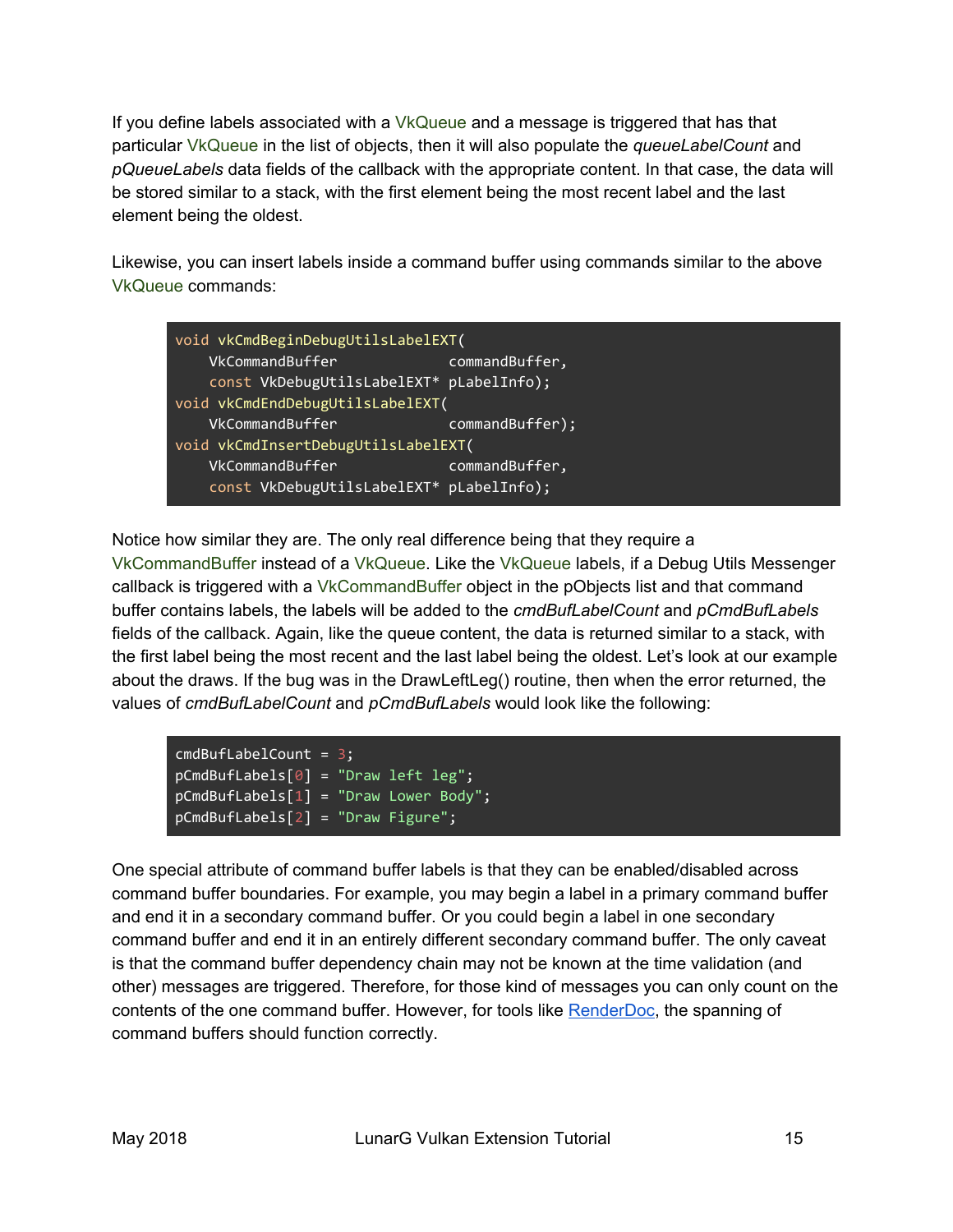## Application Usage Examples

#### Setting Up a Debug Utils Messenger and Callback

The following code snippet shows how to setup a Debug Utils Messenger callback and create a messenger that will use it. Also, notice that because this is an extension, you need to query the Vulkan commands for VK\_EXT\_debug\_utils using the vkGetInstanceProcAddr:

```
PFN_vkCreateDebugUtilsMessengerEXT CreateDebugUtilsMessengerEXT;
PFN_vkDestroyDebugUtilsMessengerEXT DestroyDebugUtilsMessengerEXT;
VkDebugUtilsMessengerEXT dbg_messenger;
VkInstance instance;
// Define a callback to capture the messages
VKAPI_ATTR VkBool32 VKAPI_CALL debug_messenger_callback(
   VkDebugUtilsMessageSeverityFlagBitsEXT messageSeverity,
   VkDebugUtilsMessageTypeFlagsEXT messageType,
   const VkDebugUtilsMessengerCallbackDataEXT* callbackData,
   void* void* userData) {
    char prefix[64];
    char *message = (char *)malloc(strlen(callbackData->pMessage) + 500);
    assert(message);
    if (messageSeverity & VK_DEBUG_UTILS_MESSAGE_SEVERITY_VERBOSE_BIT_EXT) {
        strcpy(prefix, "VERBOSE : ");
    } else if (messageSeverity & VK DEBUG UTILS MESSAGE SEVERITY INFO BIT EXT) {
        strcpy(prefix, "INFO : ");
     } else if (messageSeverity & VK_DEBUG_UTILS_MESSAGE_SEVERITY_WARNING_BIT_EXT) {
        strcpy(prefix, "WARNING : ");
    } else if (messageSeverity & VK_DEBUG_UTILS_MESSAGE_SEVERITY_ERROR_BIT_EXT) {
        strcpy(prefix, "ERROR : ");
    }
    if (messageType & VK_DEBUG_UTILS_MESSAGE_TYPE_GENERAL_BIT_EXT) {
        strcat(prefix, "GENERAL");
     } else {
        if (messageType & VK_DEBUG_UTILS_MESSAGE_TYPE_SPECIFICATION_BIT_EXT) {
            strcat(prefix, "SPEC");
            validation_error = 1;
        }
        if (messageType & VK_DEBUG_UTILS_MESSAGE_TYPE_PERFORMANCE_BIT_EXT) {
           if (messageType & VK DEBUG UTILS MESSAGE TYPE SPECIFICATION BIT EXT) {
                strcat(prefix, "|");
 }
            strcat(prefix, "PERF");
        }
```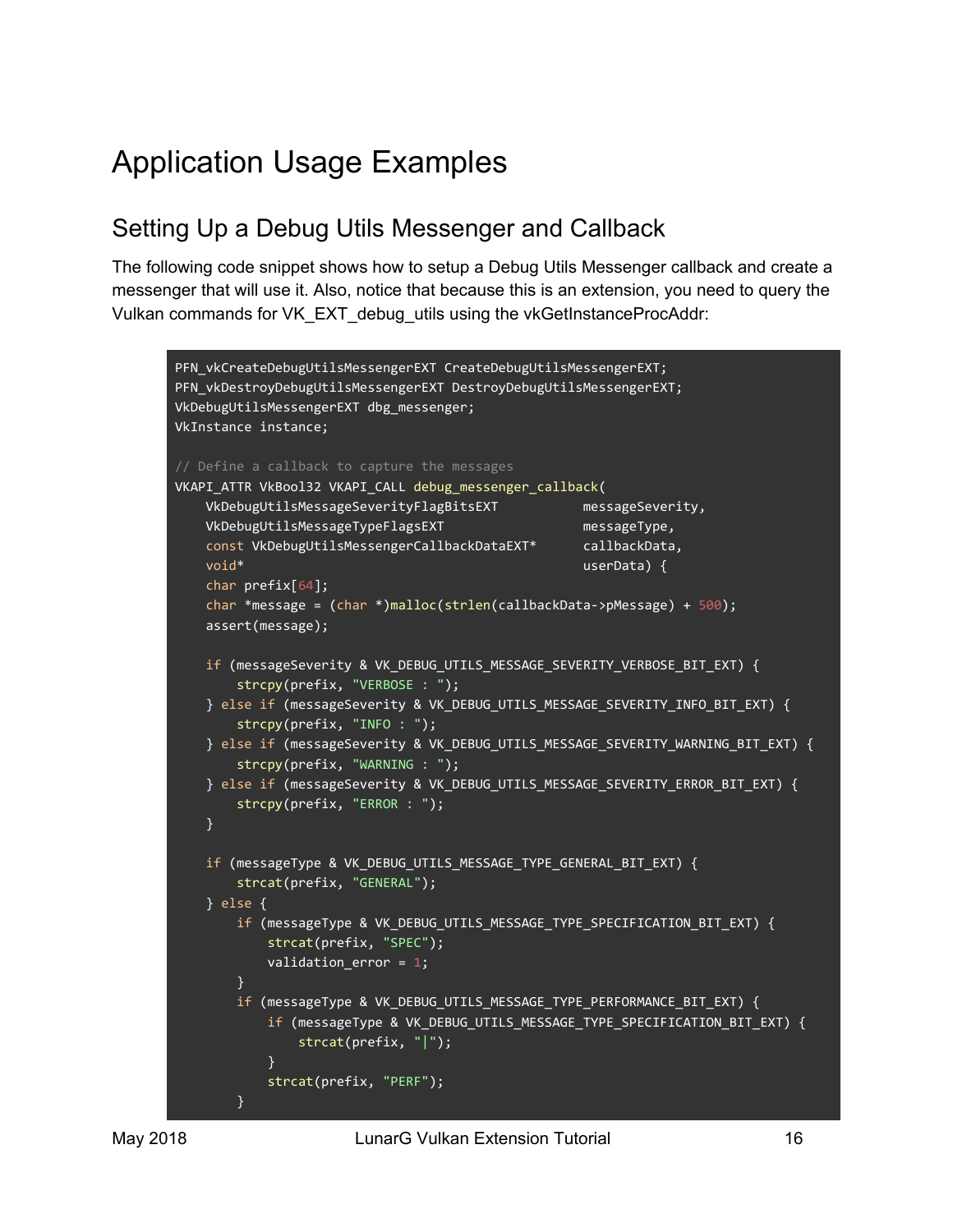```
 }
     sprintf(message,
             "%s - Message ID Number %d, Message ID String :\n%s",
             prefix,
             callbackData->messageIdNumber,
             callbackData->pMessageIdName,
             callbackData->pMessage);
    if (callbackData->objectCount > 0) {
         char tmp_message[500];
        sprintf(tmp_message, "\n Objects - %d\n", callbackData->objectCount);
         strcat(message, tmp_message);
        for (uint32_t object = 0; object < callbackData->objectCount; ++object) {
             sprintf(tmp_message,
                     " Object[%d] - Type %s, Value %p, Name \"%s\"\n",
                     Object,
                     DebugAnnotObjectToString(
                         callbackData->pObjects[object].objectType),
                     (void*)(callbackData->pObjects[object].objectHandle),
                     callbackData->pObjects[object].pObjectName);
             strcat(message, tmp_message);
         }
     }
     if (callbackData->cmdBufLabelCount > 0) {
         char tmp_message[500];
         sprintf(tmp_message,
                 "\n Command Buffer Labels - %d\n",
                 callbackData->cmdBufLabelCount);
         strcat(message, tmp_message);
        for (uint32_t label = 0; label < callbackData->cmdBufLabelCount; ++label) {
             sprintf(tmp_message,
                     " Label[%d] - %s { %f, %f, %f, %f}\n",
                     Label,
                     callbackData->pCmdBufLabels[label].pLabelName,
                     callbackData->pCmdBufLabels[label].color[0],
                     callbackData->pCmdBufLabels[label].color[1],
                     callbackData->pCmdBufLabels[label].color[2],
                     callbackData->pCmdBufLabels[label].color[3]);
             strcat(message, tmp_message);
         }
     }
     printf("%s\n", message);
     fflush(stdout);
     free(message);
     // Don't bail out, but keep going.
     return false;
}
```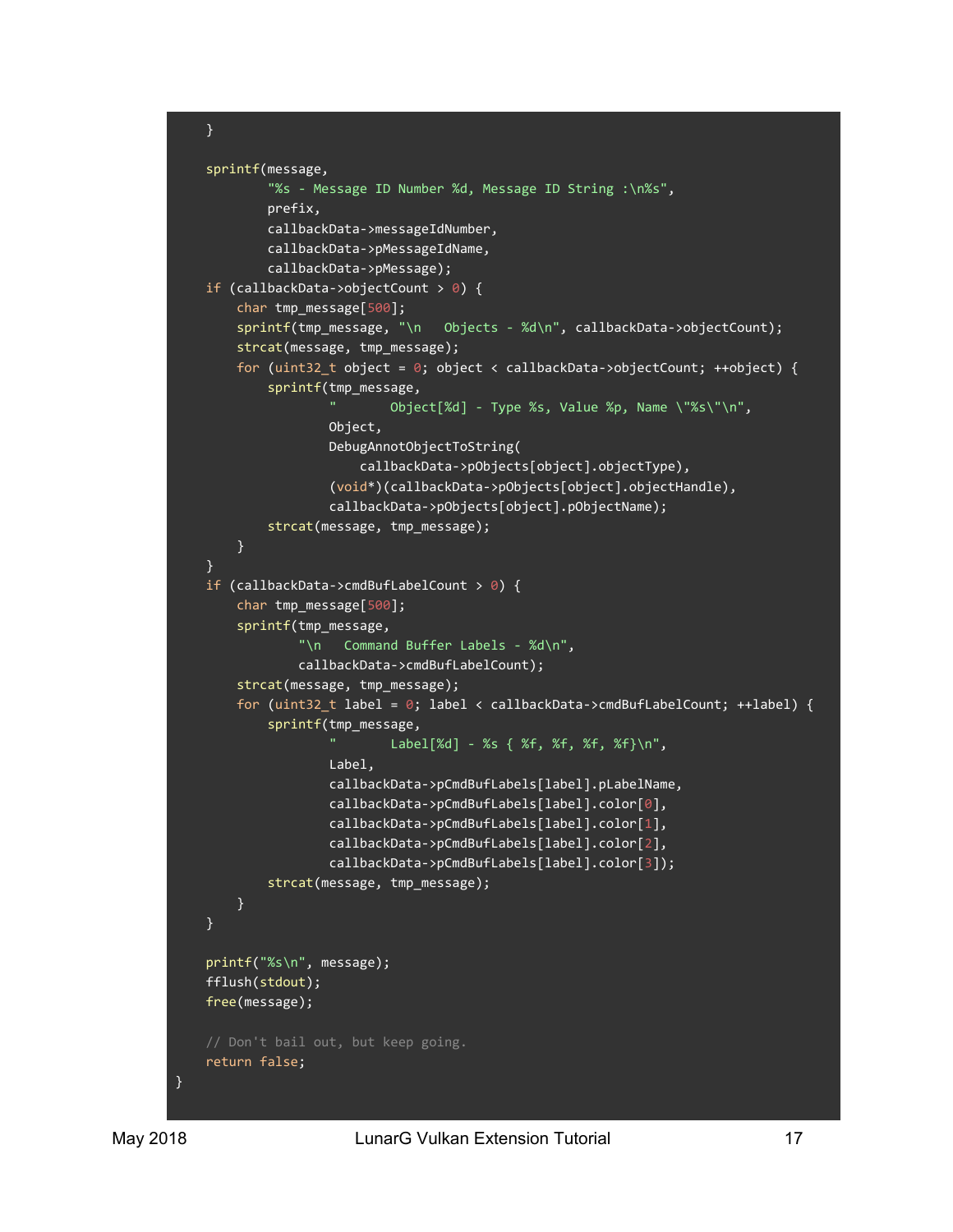```
// Setup our pointers to the VK_EXT_debug_utils commands
CreateDebugUtilsMessengerEXT =
     (PFN_vkCreateDebugUtilsMessengerEXT)vkGetInstanceProcAddr(
          instance,
          "vkCreateDebugUtilsMessengerEXT");
DestroyDebugUtilsMessengerEXT =
     (PFN_vkDestroyDebugUtilsMessengerEXT)vkGetInstanceProcAddr(
          instance,
          "vkDestroyDebugUtilsMessengerEXT");
// Create a Debug Utils Messenger that will trigger our callback for any warning
// or error.
VkDebugUtilsMessengerCreateInfoEXT dbg_messenger_create_info;
dbg messenger create info.sType =VK_STRUCTURE_TYPE_DEBUG_UTILS_MESSENGER_CREATE_INFO_EXT;
dbg messenger create info.pNext = NULL;dbg messenger create info.flags = 0;
dbg messenger create info.messageServerity = VK_DEBUG_UTILS_MESSAGE_SEVERITY_WARNING_BIT_EXT |
     VK_DEBUG_UTILS_MESSAGE_SEVERITY_ERROR_BIT_EXT;
dbg_messenger_create_info.messageType =
    VK_DEBUG_UTILS_MESSAGE_TYPE_GENERAL_BIT_EXT |
     VK_DEBUG_UTILS_MESSAGE_TYPE_SPECIFICATION_BIT_EXT |
    VK DEBUG UTILS MESSAGE TYPE PERFORMANCE BIT EXT;
dbg_messenger_create_info.pfnUserCallback = debug_messenger_callback;
dbg_messenger_create_info.pUserData = NULL;
VkResult result = CreateDebugUtilsMessengerEXT(instance,
                                                      &dbg_messenger_create_info,
and the contract of the contract of the contract of the contract of the contract of the contract of the contract of the contract of the contract of the contract of the contract of the contract of the contract of the contra
                                                      &dbg_messenger);
// Do all your stuff
// Destroy the Debug Utils Messenger
DestroyDebugUtilsMessengerEXT(instance, dbg_messenger, NULL);
```
### Using Object Names and Command Buffer Labels

The following code snippet shows how to define a label and a named object:

PFN\_vkCmdBeginDebugUtilsLabelEXT CmdBeginDebugUtilsLabelEXT; PFN\_vkCmdEndDebugUtilsLabelEXT CmdEndDebugUtilsLabelEXT; PFN\_vkCmdInsertDebugUtilsLabelEXT CmdInsertDebugUtilsLabelEXT; PFN\_vkSetDebugUtilsObjectNameEXT SetDebugUtilsObjectNameEXT; VkInstance instance; VkDevice device; VkCommandBuffer cmd\_buf; VkDebugUtilsLabelEXT label;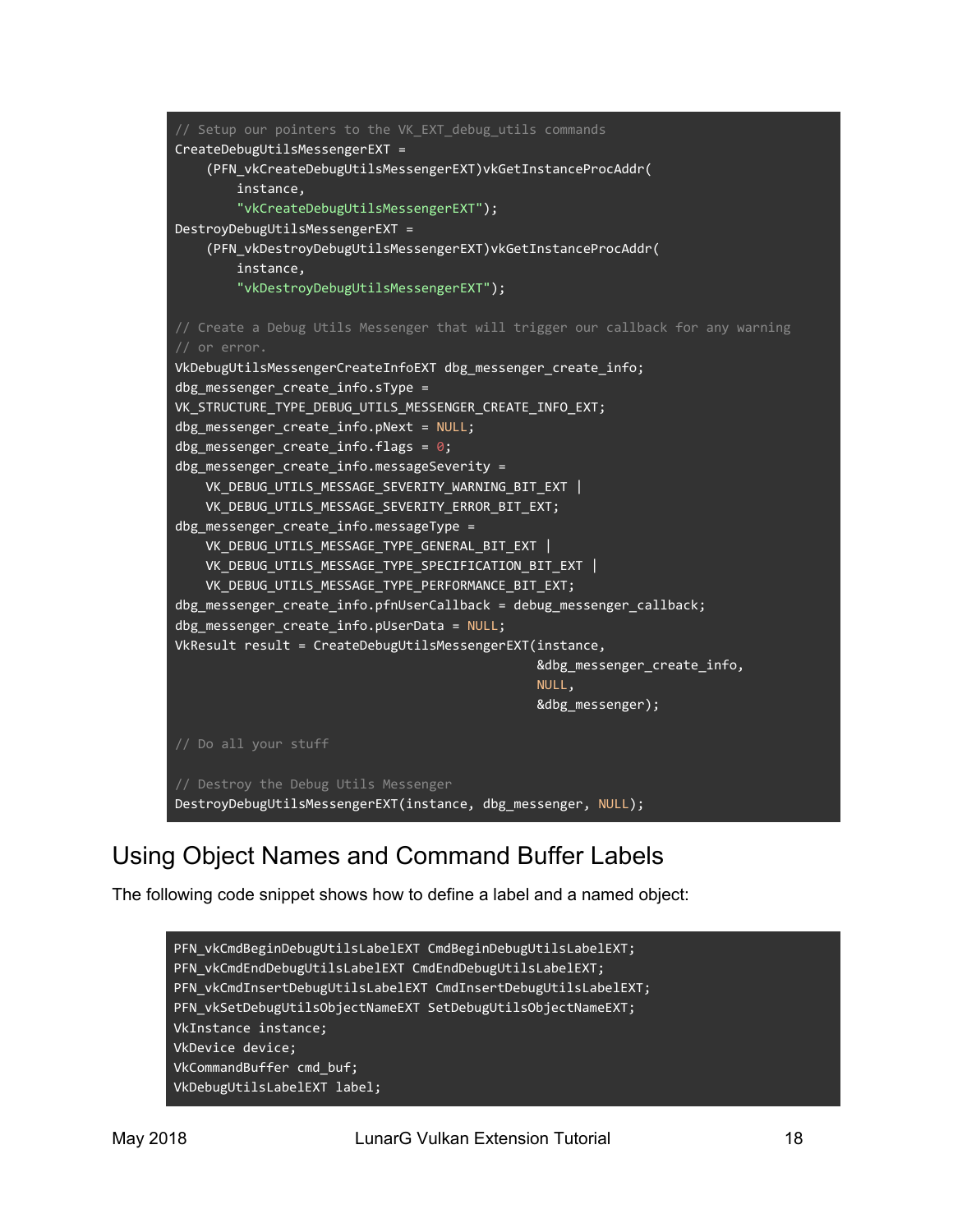```
// Setup the function pointers
CmdBeginDebugUtilsLabelEXT =
     (PFN_vkCmdBeginDebugUtilsLabelEXT)vkGetInstanceProcAddr(
         instance,
         "vkCmdBeginDebugUtilsLabelEXT");
CmdEndDebugUtilsLabelEXT =
     (PFN_vkCmdEndDebugUtilsLabelEXT)vkGetInstanceProcAddr(
         instance,
         "vkCmdEndDebugUtilsLabelEXT");
CmdInsertDebugUtilsLabelEXT =
     (PFN_vkCmdInsertDebugUtilsLabelEXT)vkGetInstanceProcAddr(
         instance,
         "vkCmdInsertDebugUtilsLabelEXT");
SetDebugUtilsObjectNameEXT =
     (PFN_vkSetDebugUtilsObjectNameEXT)vkGetInstanceProcAddr(
         instance,
         "vkSetDebugUtilsObjectNameEXT");
vkBeginCommandBuffer(cmd_buf, &cmd_buf_info);
VkDebugUtilsObjectNameInfoEXT cmd buf name = { .sType = VK_STRUCTURE_TYPE_DEBUG_UTILS_OBJECT_NAME_INFO_EXT,
     .pNext = NULL,
     .objectType = VK_OBJECT_TYPE_COMMAND_BUFFER,
    .objectHandle = (uint64_t)cmd_buf,
     .pObjectName = "CubeDrawCommandBuf",
};
SetDebugUtilsObjectNameEXT(device, &cmd_buf_name);
// Begin a label section indicating we're in a draw.
label.sType = VK_STRUCTURE_TYPE_DEBUG_UTILS_LABEL_EXT;
label.pNext = NULL;
label.pLabelName = "Inside Draw";
label.color = {0.4f, 0.3f, 0.2f, 0.1f};CmdBeginDebugUtilsLabelEXT(cmd_buf, &label);
// Do other stuff
// Insert a single label
label.pLabelName = "Temp Label";
label.color = {1.0f, 1.0f, 1.0f, 1.0f};
CmdInsertDebugUtilsLabelEXT(cmd_buf, &label);
// since that is the last one that was created with CmdBeginDebugUtilsLabelEXT
CmdEndDebugUtilsLabelEXT(cmd_buf);
```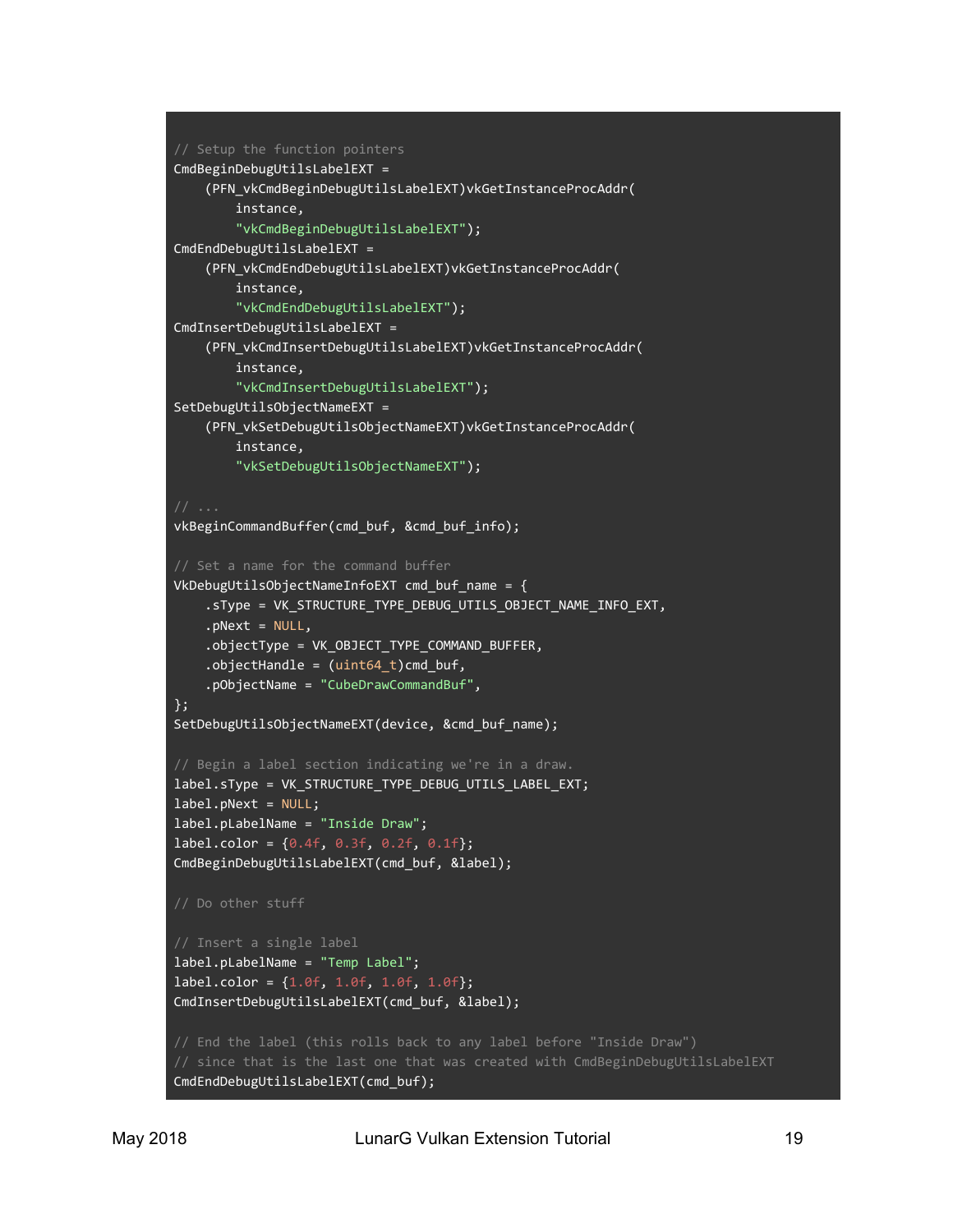#### Updates to the Cube Demo

The LunarG Cube demo has been updated to use the new VK\_EXT\_debug\_utils extension callbacks when validation is enabled. Additionally, labels have been added to the main rendering command buffer and several of the objects. This should now provide a good example for you to use as a basis for implementing the changes in your own application.

#### vkCmdBindPipeline Error Output:

In order to show some example output, I commented out the vkCmdBindPipeline in the newly modified Cube demo and ran it with validation layers enabled (--validate). This was the result for both the old and new extension callbacks:

#### **Old Method (VK\_EXT\_debug\_report):**

```
ERROR: [DS] Code 7 : Object: 0x1482130 (Name = CubeDrawCommandBuf) | At Draw/Dispatch
time no valid VkPipeline is bound! This is illegal. Please bind one with
vkCmdBindPipeline().
```
Some of you may notice that there's actually a little more information here than normal. The two most important non-NULL Vulkan objects (Object[0] and Object[1]) are now added to the front of the error message. In addition, if either of them has a name, it is also added. The error message is a little more lengthy, but it provides some of the information also provided in the new extension to help those of you who continue to use the older extension.

#### **New Method (VK\_EXT\_debug\_utils):**

```
ERROR : VALIDATION - Message Id Number: 7 | Message Id Name: DS
       At Draw/Dispatch time no valid VkPipeline is bound! This is illegal. Please bind
one with vkCmdBindPipeline().
       Objects - 1
              Object[0] - VkCommandBuffer, Handle 0x1482130, Name "CubeDrawCommandBuf"
       Command Buffer Labels - 3
              Label[0] - ActualDraw { -0.400000, -0.300000, -0.200000, -0.100000}
              Label[1] - InsideRenderPass { 8.400000, 7.300000, 6.200000, 7.100000}
              Label[2] - DrawBegin { 0.400000, 0.300000, 0.200000, 0.100000}
```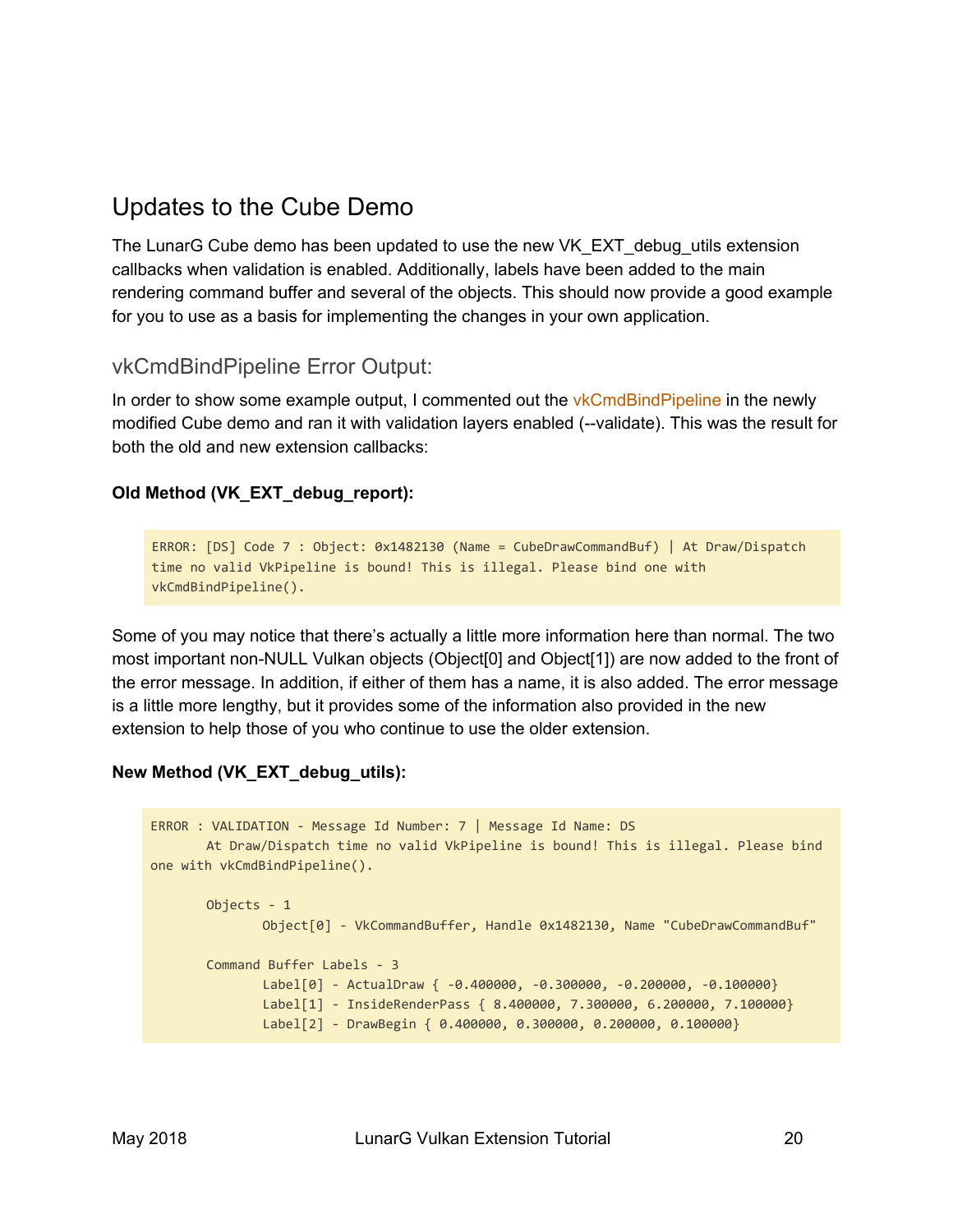The formatting is from the callback function and only the command buffer is named, but you can see the labels at the end (ordered in priority, similar to a stack). From this, you can see that the VkCommandBuffer named "CubeDrawCommandBuf" failed to bind a VkPipeline by the time we hit the "ActualDraw" label. With this, we believe you can quickly find out where your error in code resides.

#### Layout Warning/Error Output:

Another change shows both a warning and an error. In this case, cube.c was modified so that in the demo\_prepare\_texture\_image() function, initialization of the VkImageCreateInfo structure was removed in the following way:

```
const VkImageCreateInfo image_create_info = {
       .sType = VK_STRUCTURE_TYPE_IMAGE_CREATE_INFO,
       . pNext = NULL,
       .imageType = VK_IMAGE_TYPE_2D,
       .format = tex_format,
       .extent = \{tex_width, tex_height, 1},
       .mipLevels = 1,.arrayLayers = 1,
       .samples = VK_SAMPLE_COUNT_1_BIT,
       .tiling = tiling,
       .usage = usage,
       .flags = 0,
// Disable ..initialLayout = VK IMAGE LAYOUT PREINITIALIZED,
   };
```
This produced the following output:

#### **Old Method (VK\_EXT\_debug\_report):**

WARNING: [DS] Code 6 : Object: 0x14 | Mapping an image with layout VK\_IMAGE\_LAYOUT\_UNDEFINED can result in undefined behavior if this memory is used by the device. Only GENERAL or PREINITIALIZED should be used. ERROR: [DS] Code 6 : Object: 0x28fe8e0 | Cannot submit cmd buffer using image (0x13) [sub-resource: aspectMask 0x1 array layer 0, mip level 0], with layout VK IMAGE LAYOUT UNDEFINED when first use is VK IMAGE LAYOUT PREINITIALIZED.

Again, notice how informative, yet cluttered, the information appears. Similarly, notice that in this case, we didn't name the command buffer, so no name appears. Now let's look at the new method: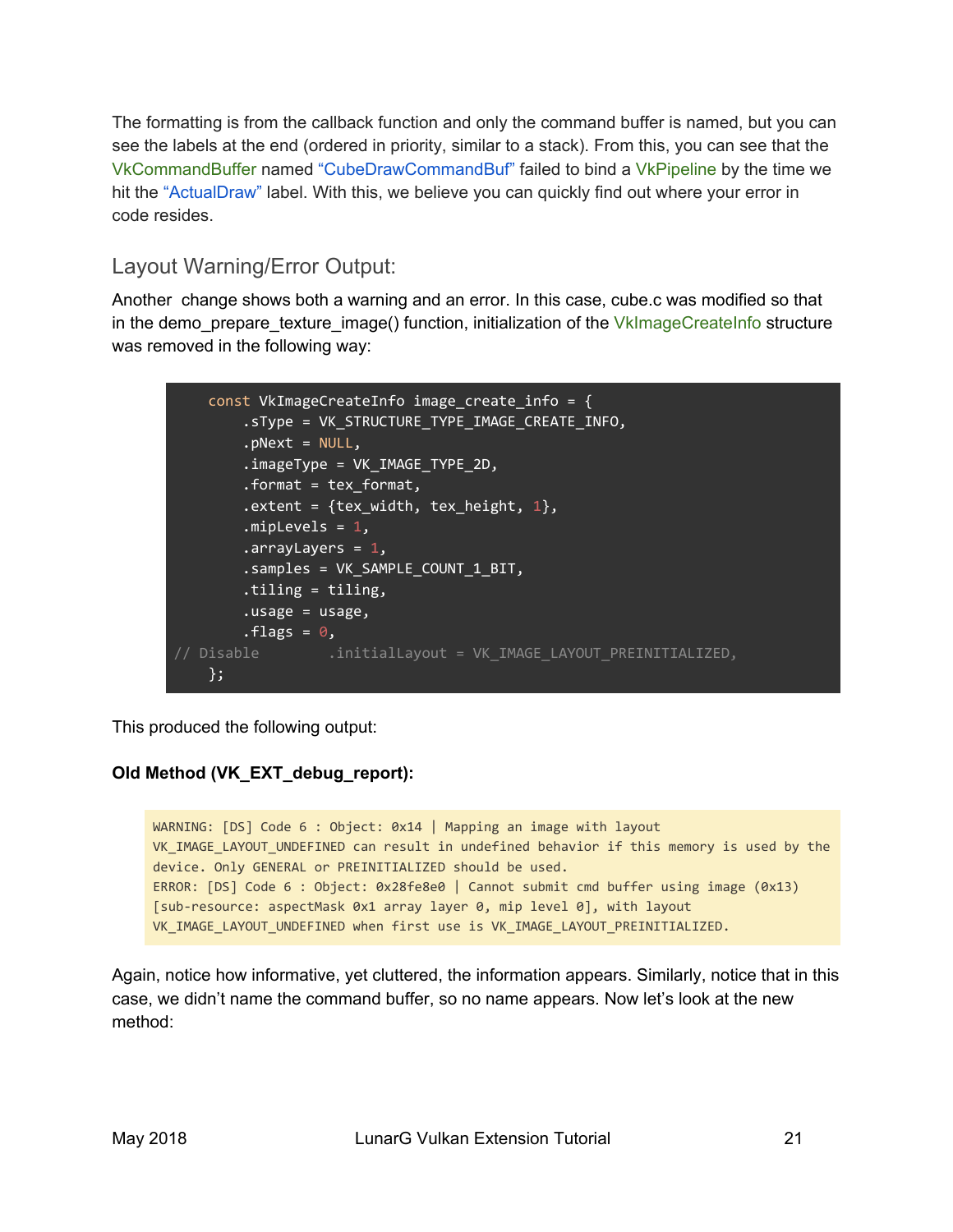#### **New Method (VK\_EXT\_debug\_utils):**

```
WARNING : VALIDATION - Message Id Number: 6 | Message Id Name: DS
       Mapping an image with layout VK_IMAGE_LAYOUT_UNDEFINED can result in undefined
behavior if this memory is used by the device. Only GENERAL or PREINITIALIZED should be
used.
       Objects - 1
              Object[0] - VkDeviceMemory, Handle 0x14
ERROR : VALIDATION - Message Id Number: 6 | Message Id Name: DS
       Cannot submit cmd buffer using image (0x13) [sub-resource: aspectMask 0x1 array
layer 0, mip level 0], with layout VK_IMAGE_LAYOUT_UNDEFINED when first use is
VK_IMAGE_LAYOUT_PREINITIALIZED.
       Objects - 1
              Object[0] - VkCommandBuffer, Handle 0x28fe8e0
```
In this case, you can also see that there are no command buffer labels for this command buffer. So, it's obviously a different command buffer than we used the first time (in addition to noticing the missing name).

## Future Validation Layer Improvements

As of the publication of this tutorial, the validation layers will return roughly the same information for both the VK\_EXT\_debug\_report extension and the VK\_EXT\_debug\_utils extension callbacks. The extensions differ in that the VK\_EXT\_debug\_report extension will also automatically add in VkCommandBuffer and VkQueue labels to the callback results and separate out some of the information so that the returned messages don't seem as cluttered. Going forward, we will be adding additional object information to those error messages that we determine could benefit from such information. If there is a validation error message you feel deserves additional object information, please feel free to submit a [GItHub](https://github.com/KhronosGroup/Vulkan-LoaderAndValidationLayers/issues) Issue stating clearly which message and what object information you would like added. Or even better, you can supply your own **GitHub Pull [Request](https://github.com/KhronosGroup/Vulkan-LoaderAndValidationLayers/pulls)** with the completed change.

## **Conclusion**

As you can see, the VK\_EXT\_debug\_utils extension brings some much needed debug information to the validation layers. We've added support for the VK\_EXT\_debug\_utils extension starting with our Vulkan 1.1-capable loader. You don't need to use Vulkan 1.1 to expose the extension functionality as the release of this extension and Vulkan 1.1 just happen to be timed together. If you desire to use this extension in any fashion, please download